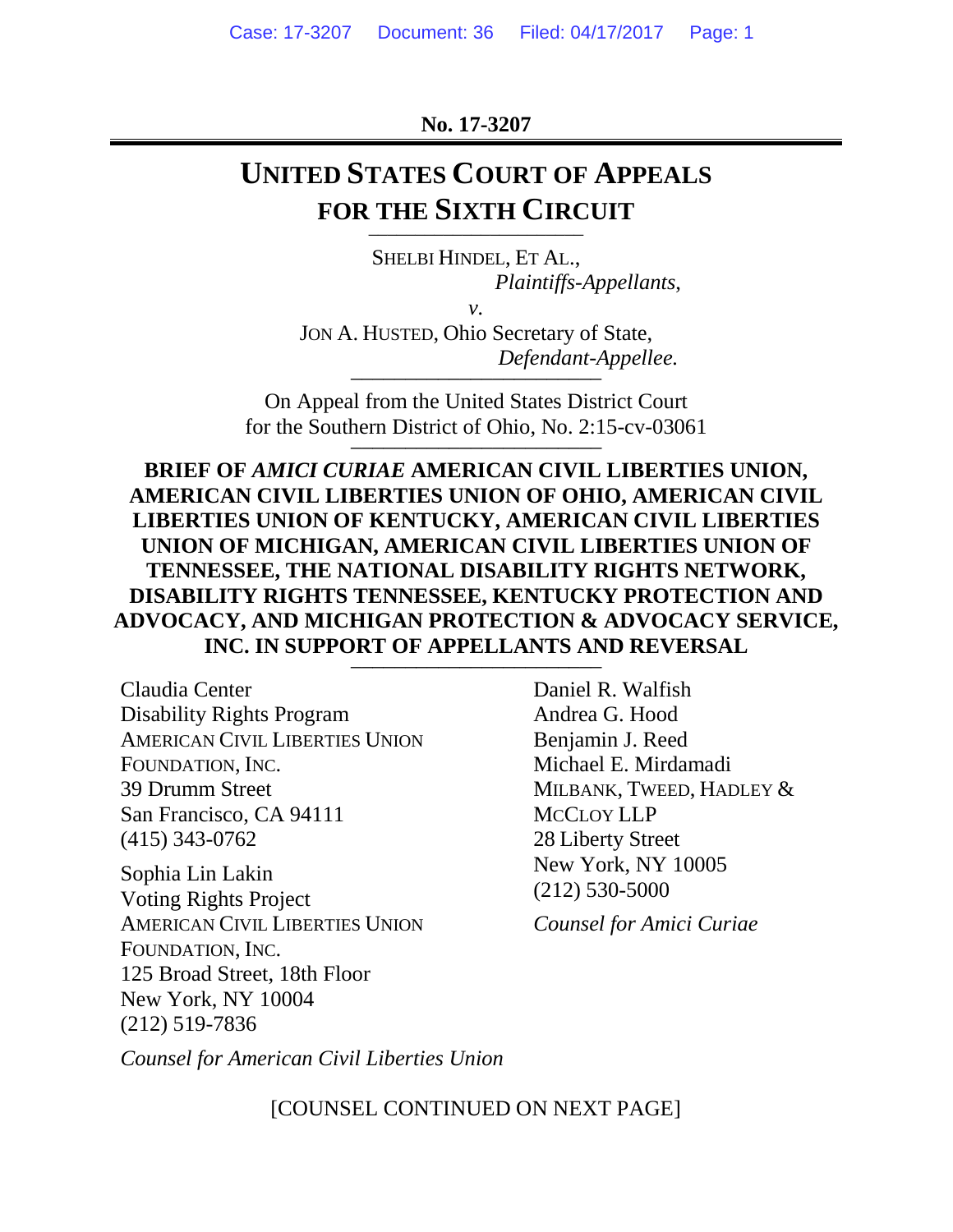Freda J. Levenson AMERICAN CIVIL LIBERTIES UNION OF OHIO FOUNDATION, INC. 4506 Chester Avenue Cleveland, OH 44103 (216) 472-2205

*Counsel for American Civil Liberties Union of Ohio*

Michael J. Steinberg Kary L. Moss AMERICAN CIVIL LIBERTIES UNION FUND OF MICHIGAN 2966 Woodward Avenue Detroit, MI 48201 (313) 578-6814

*Counsel for American Civil Liberties Union of Michigan*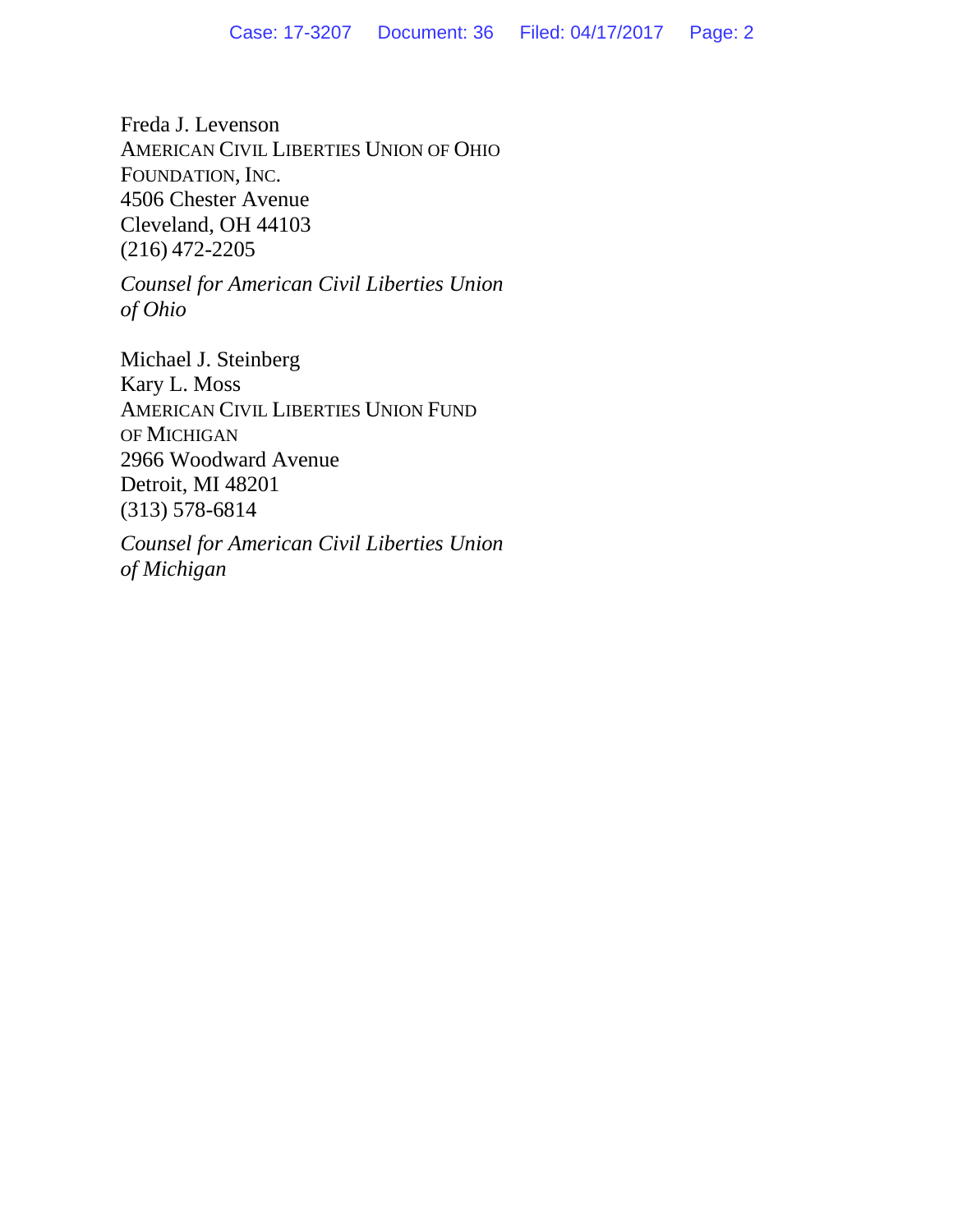### **DISCLOSURE OF CORPORATE AFFILIATIONS AND FINANCIAL INTEREST**

Pursuant to Rules 26.1 and 29(a)(4)(A) of the Federal Rules of Appellate Procedure, the American Civil Liberties Union, the American Civil Liberties Union of Ohio, the American Civil Liberties Union of Kentucky, the American Civil Liberties Union of Michigan, the American Civil Liberties Union of Tennessee, the National Disability Rights Network, Disability Rights Tennessee, Kentucky Protection and Advocacy ("KP&A"), and Michigan Protection & Advocacy Service, Inc. (collectively, "*Amici Curiae*") respectively state that they are private non-profit organizations (except that KP&A is an independent state agency), that they are not publicly held corporations or other publicly held entities, and that they have no parent corporations. No publicly held corporation or other publicly held entity owns ten percent (10%) or more of any *Amicus* organization.

Pursuant to Rule 29(a)(4)(E) of the Federal Rules of Appellate Procedure, *Amici Curiae* further respectively certify that no party's counsel authored this brief, in whole or in part, or contributed money that was intended to fund preparing or submitting the brief, and that no person other than *Amici Curiae*, their members or their counsel, contributed money intended to fund preparing or submitting this brief.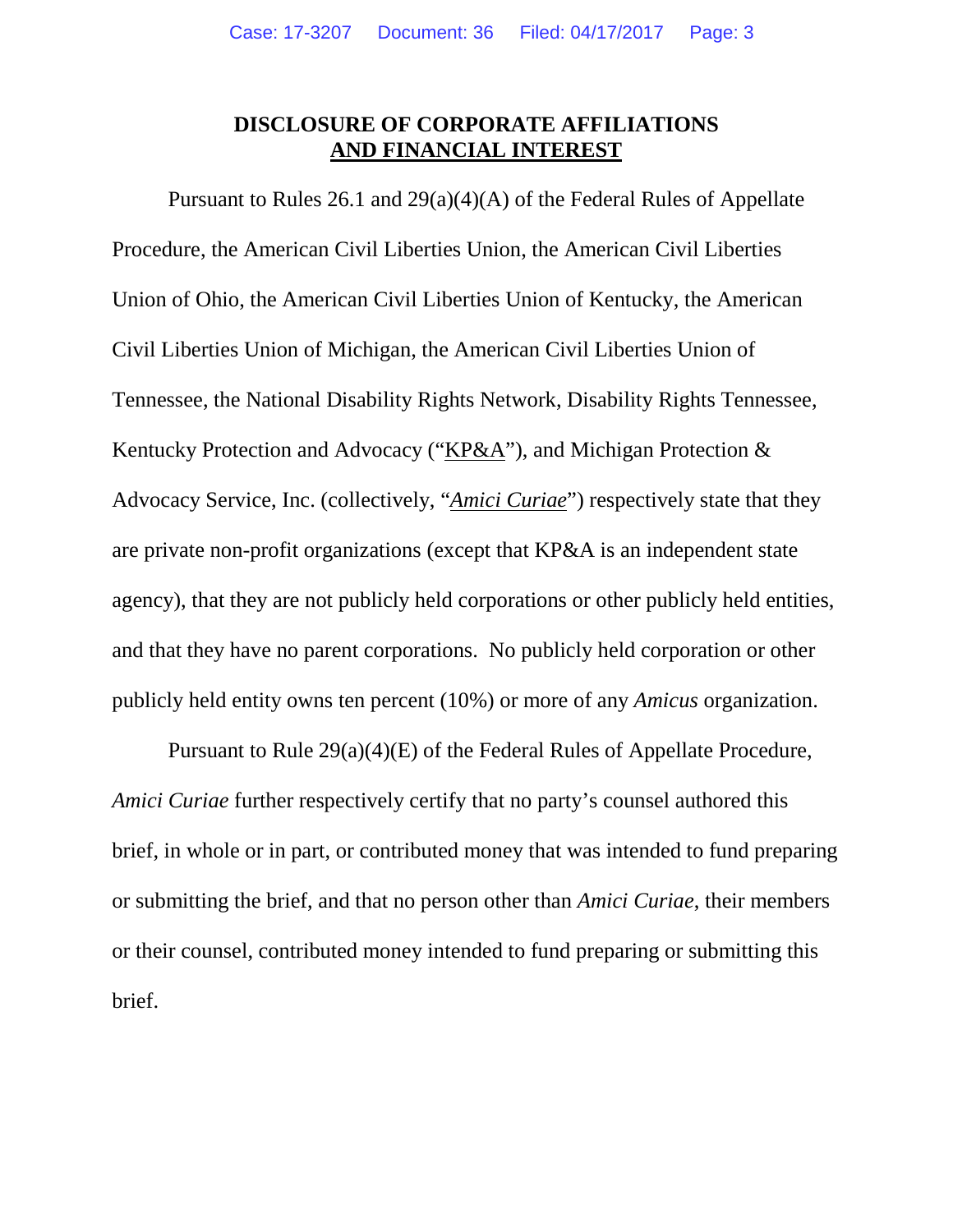## **TABLE OF CONTENTS**

| $\mathbf{I}$ .<br>THE DISTRICT COURT'S APPLICATION OF THE<br>"FUNDAMENTAL ALTERATION" DEFENSE, PARTICULARLY                                                                                                   |
|---------------------------------------------------------------------------------------------------------------------------------------------------------------------------------------------------------------|
| THE DISTRICT COURT INCORRECTLY PLACED THE BURDEN<br>$\Pi$ .<br>ON VOTERS WITH DISABILITIES TO OBTAIN STATE<br>APPROVAL OF AUXILIARY AIDS WHEN IT IS THE STATE<br>THAT HAS AN AFFIRMATIVE OBLIGATION TO COMPLY |
| THE DISTRICT COURT IMPROPERLY ELEVATED STATE-<br>III.                                                                                                                                                         |
| LEVEL REQUIREMENTS OVER THE REQUIREMENTS OF THE                                                                                                                                                               |
|                                                                                                                                                                                                               |
| CERTIFICATE OF COMPLIANCE REGARDING LENGTH OF BRIEF 26                                                                                                                                                        |
|                                                                                                                                                                                                               |
|                                                                                                                                                                                                               |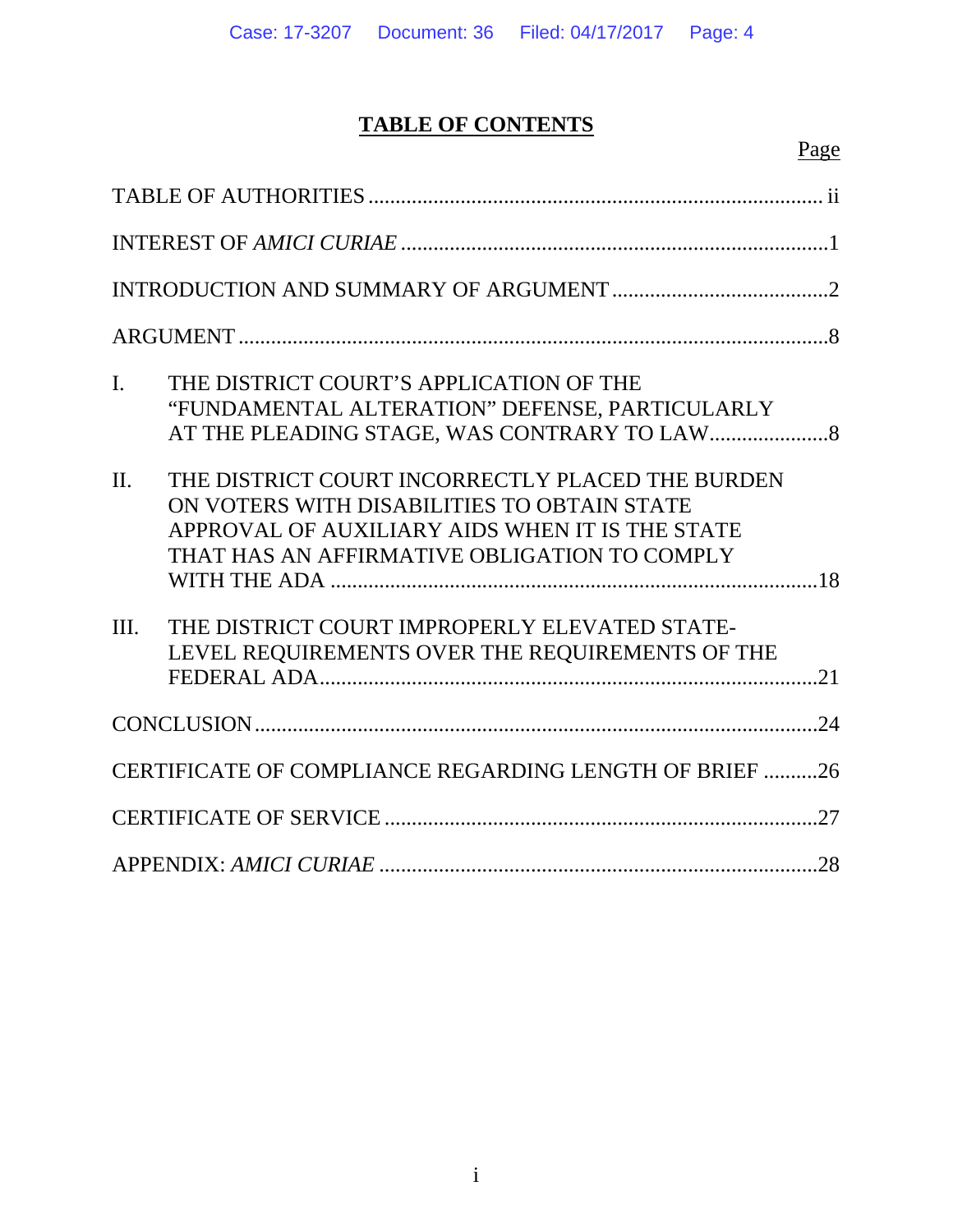#### **TABLE OF AUTHORITIES**

**CASES**

#### Page(s)

# *Ability Ctr. of Greater Toledo v. City of Sandusky*, 385 F.3d 901 (6th Cir. 2004).....................................................................9, 19 *Anderson v. City of Blue Ash*, 798 F.3d 338 (6th Cir. 2015).................................................................. 16, 17 *Astralis Condo. Ass'n v. Sec'y, U.S. Dep't of Hous. & Urban Dev*., 620 F.3d 62 (1st Cir. 2010)............................................................................16 *Authors Guild, Inc. v. HathiTrust*, 755 F.3d 87 (2d. Cir. 2014) .............................................................................7 *Ball v. AMC Entm't, Inc.*, 246 F. Supp. 2d 17 (D.D.C. 2003)...................................................................7 *Bennett v. Bd. of Educ. of Wash. Cty. Joint Vocational Sch. Dist.*, 2010 WL 3910364 (S.D. Ohio Oct. 4, 2010) ................................................21 *Burson v. Freeman*, 504 U.S. 191 (1992).........................................................................................2 *Cal. Council of the Blind v. Cty. of Alameda*, 985 F. Supp. 2d 1229 (N.D. Cal. 2013).........................................................12 *Crosby v. Nat'l Foreign Trade Council*, 530 U.S. 363 (2000).......................................................................................21 *Crowder v. Kitagawa*, 81 F.3d 1480 (9th Cir. 1996).........................................................................22 *Disabled in Action v. Bd. of Elections*, 752 F.3d 189 (2d Cir. 2014) ..........................................................................19 *Enyart v. Nat'l Conf. of Bar Examiners, Inc.*, 630 F.3d 1153 (9th Cir. 2011).........................................................................7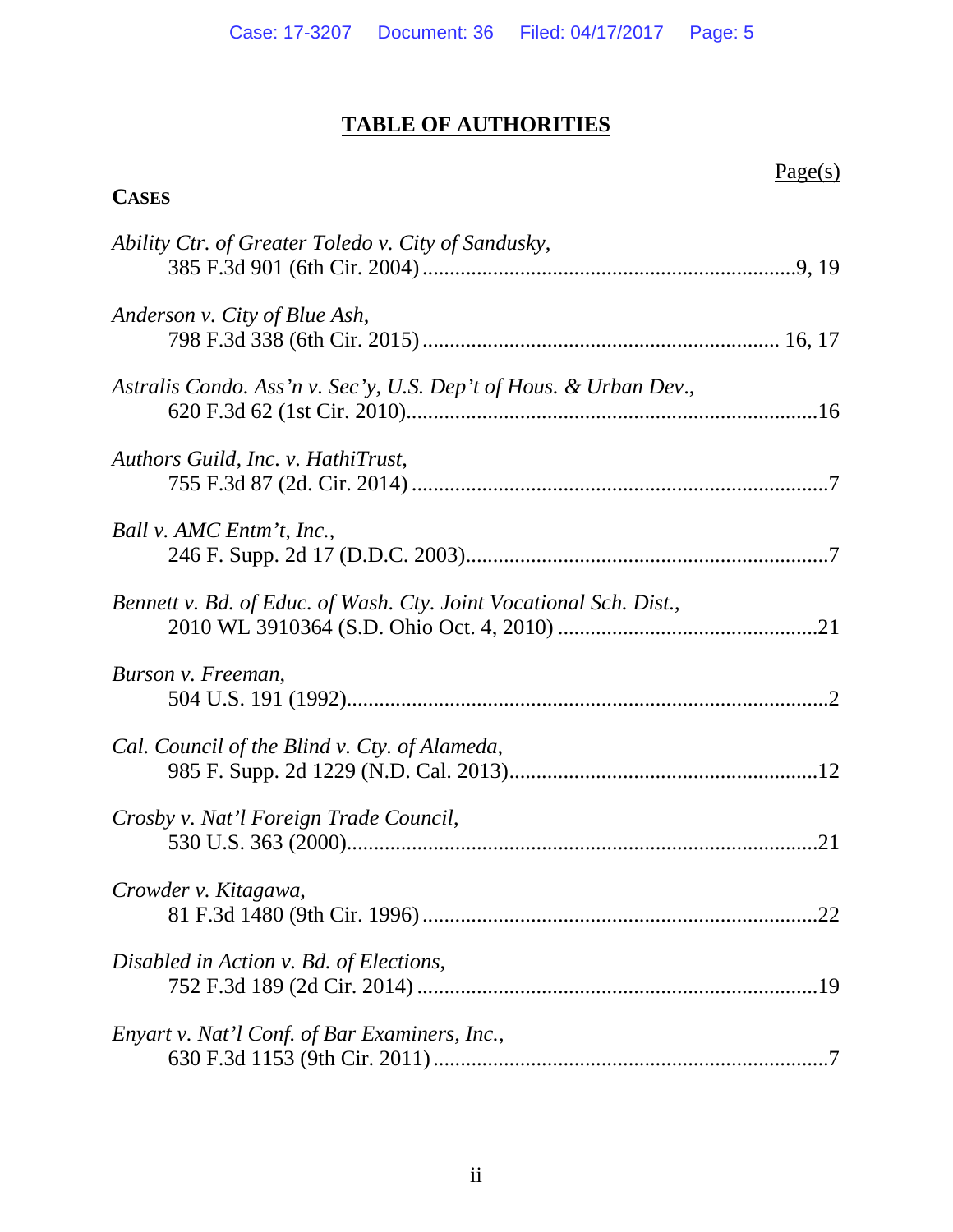| Hall v. U.S. Postal Serv.,                            |
|-------------------------------------------------------|
| Holmes v. Godinez,                                    |
| Martin v. Taft,                                       |
| Mary Jo C. v. N.Y. State & Local Ret. Sys.,           |
| Michelle P. ex rel. Deisenroth v. Holsinger,          |
| Mooneyhan v. Husted,                                  |
| Nat'l Fed'n of the Blind, Inc. v. Lamone,             |
| Nat'l Fed'n of the Blind, Inc. v. Lamone,             |
| Oconomowoc Residential Programs v. City of Milwaukee, |
| PGA Tour, Inc. v. Martin,                             |
| Quinones v. City of Evanston,                         |
| R.K. ex rel. J.K. v. Bd. of Educ. of Scott Cty.,      |
| Ray v. Franklin Cty. Bd. of Elections,                |
| Sch. Bd. of Nassau Cty. v. Arline,                    |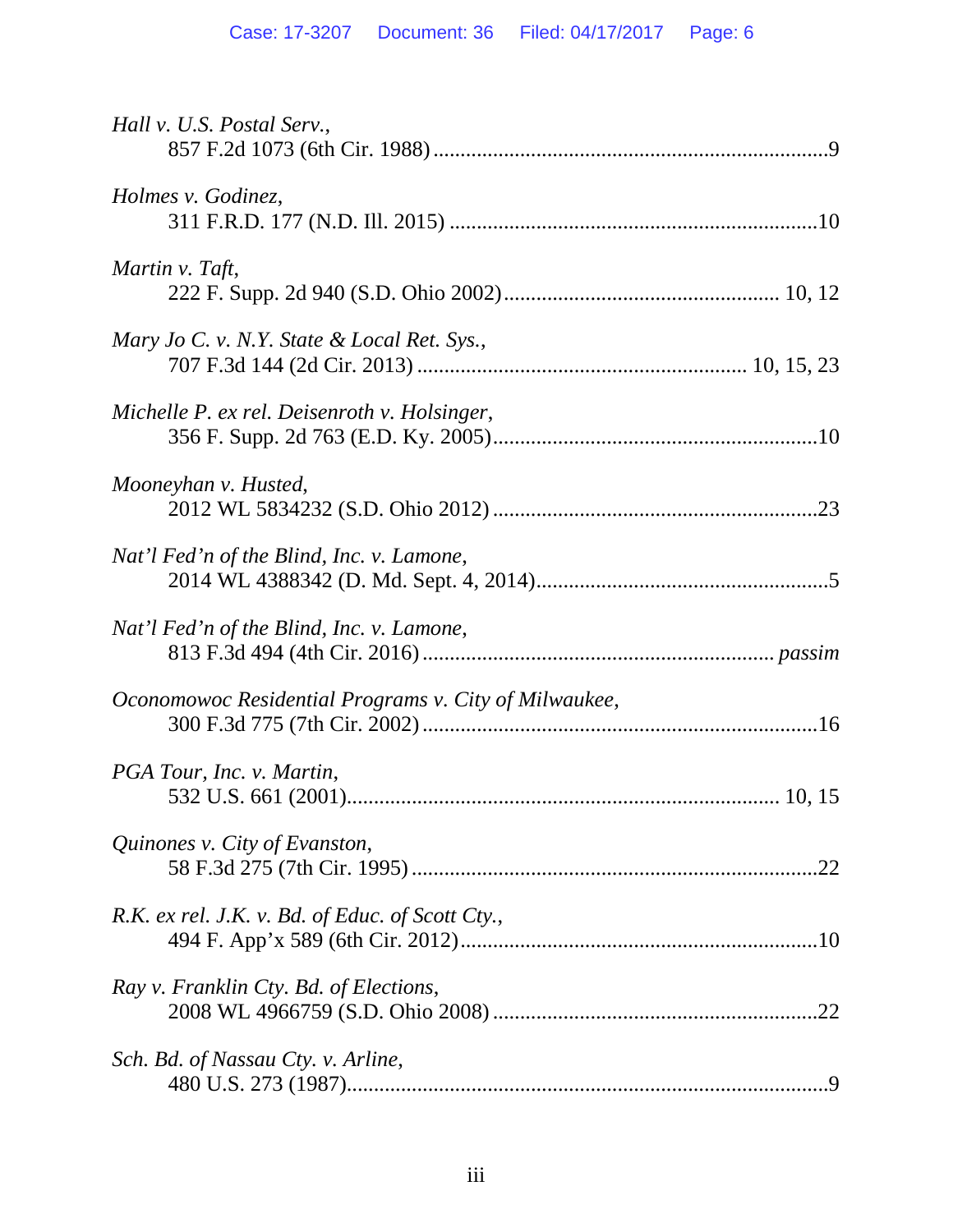| Steimel v. Wernert,                                                    |
|------------------------------------------------------------------------|
| Tennessee v. Lane,                                                     |
| Tuck v. HCA Health Servs. of Tenn., Inc.,                              |
| <b>CONSTITUTIONAL PROVISIONS</b>                                       |
|                                                                        |
| <b>STATUTES</b>                                                        |
|                                                                        |
|                                                                        |
| 42 U.S.C. § 12101(a)(7) (2006), amended by ADA Amendments Act of 2008, |
|                                                                        |
|                                                                        |
|                                                                        |
| <b>REGULATIONS</b>                                                     |
|                                                                        |
|                                                                        |
|                                                                        |
|                                                                        |
|                                                                        |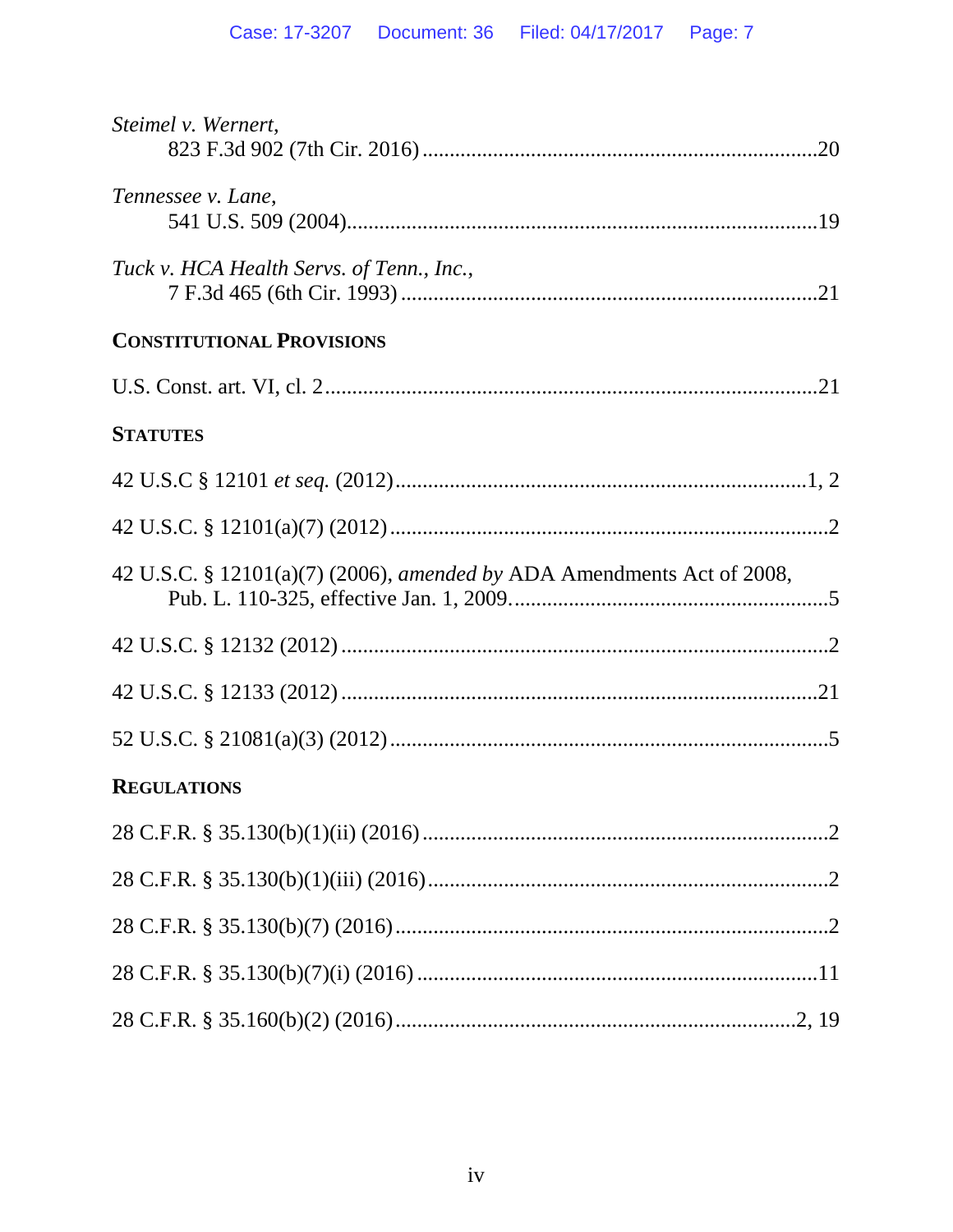## **OTHER AUTHORITIES**

| Daniel P. Tokaji & Ruth Colker, Absentee Voting by People with Disabilities:<br>Promoting Access and Integrity, 38 McGeorge L. Rev. 1015 (2007) 5                                                                                  |
|------------------------------------------------------------------------------------------------------------------------------------------------------------------------------------------------------------------------------------|
| H.R. Rep. No. 101-485, pt. 2 (1990), reprinted in 1990 U.S.C.C.A.N. 3037                                                                                                                                                           |
| Lisa Schur, Reducing Obstacles to Voting for People with Disabilities<br>(June 22, 2013), <i>available at http://vote.caltech.edu/working-papers/1165</i>                                                                          |
| Michael Ellement, <i>Enfranchising Persons with Disabilities: Continuing Problems</i> ,<br>an Old Statute, and a New Litigation Strategy,                                                                                          |
| National Council on Disability, The Impact of the Americans with Disabilities Act:<br>Assessing the Progress Toward Achieving the Goals of the Americans with<br>Disabilities Act (July 26, 2007), available at                    |
| Susan Mizner & Eric Smith, ACLU, Access Denied: Barriers to Online Voter<br>Registration for Citizens with Disabilities (Jan. 2015), available at<br>https://www.aclu.org/report/access-denied-barriers-online-voter-registration- |
| U.S. Dep't of Justice, The ADA Title II Technical Assistance Manual,<br>.20                                                                                                                                                        |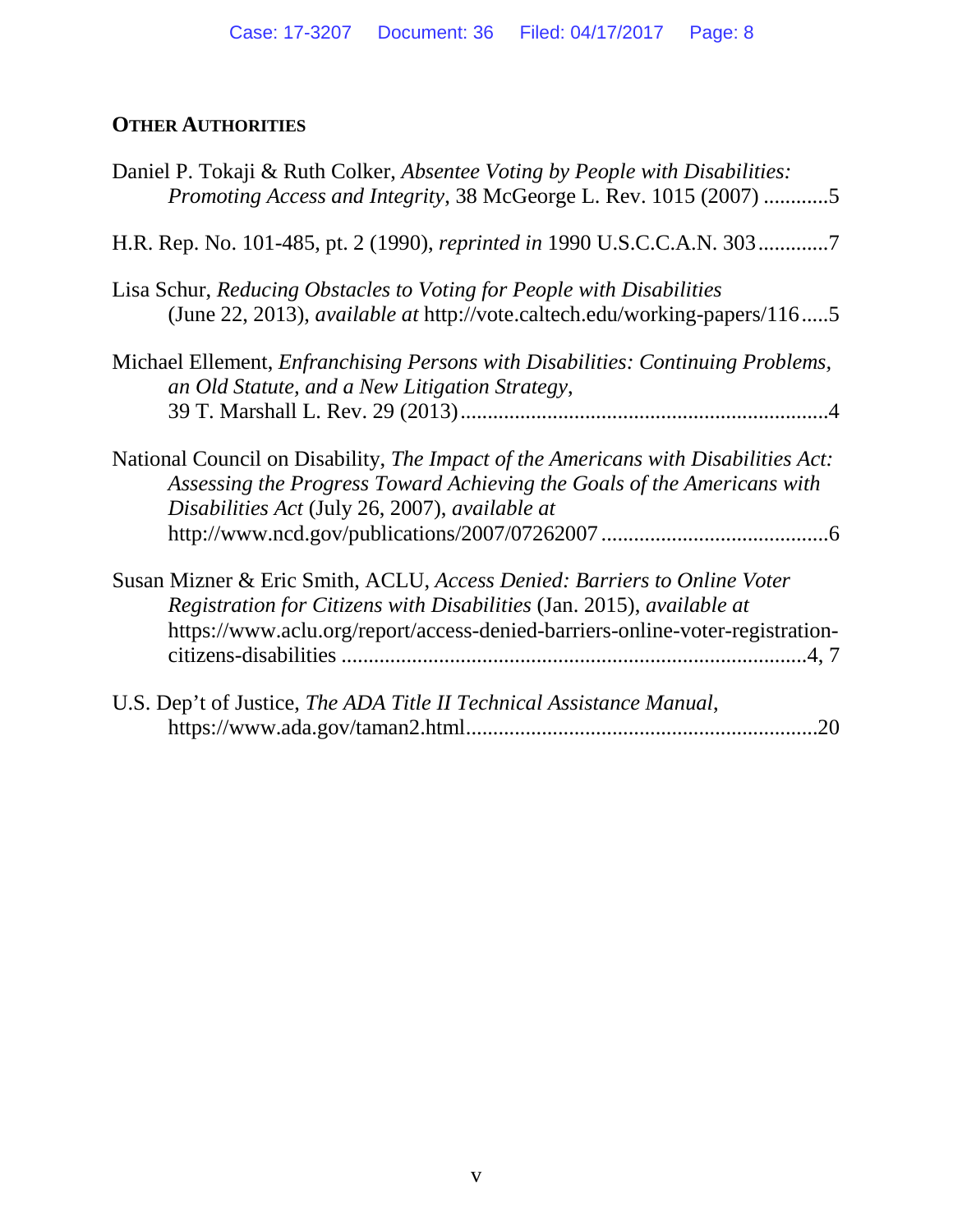#### **INTEREST OF** *AMICI CURIAE*

*Amici Curiae*, brief descriptions of which are included in the attached Appendix, are disability rights and civil rights non-profit organizations (except for KP&A, which is an independent state agency) that share a long-standing commitment to the full participation and independence of individuals with disabilities in society. *Amici* also include organizations committed to protecting and defending the right to vote on a non-partisan basis. *Amici* have expertise in the interpretation and application of the Americans with Disabilities Act, 42 U.S.C. § 12101 *et seq.* (2012). They are especially well situated to discuss the impact of an affirmance of the District Court's decision on the ability of people with disabilities to vote privately and independently, and, more generally, on their ability to participate fully in the programs, services, and activities of public entities.

Accordingly, *Amici* submit this brief to urge reversal of the District Court's decision dismissing Appellants' complaint (the "Complaint") on the ground that the requested relief would fundamentally alter Ohio's voting system. Pursuant to Rule 29(a)(2) of the Federal Rules of Appellate Procedure, *Amici* state that all parties have consented to the filing of this brief.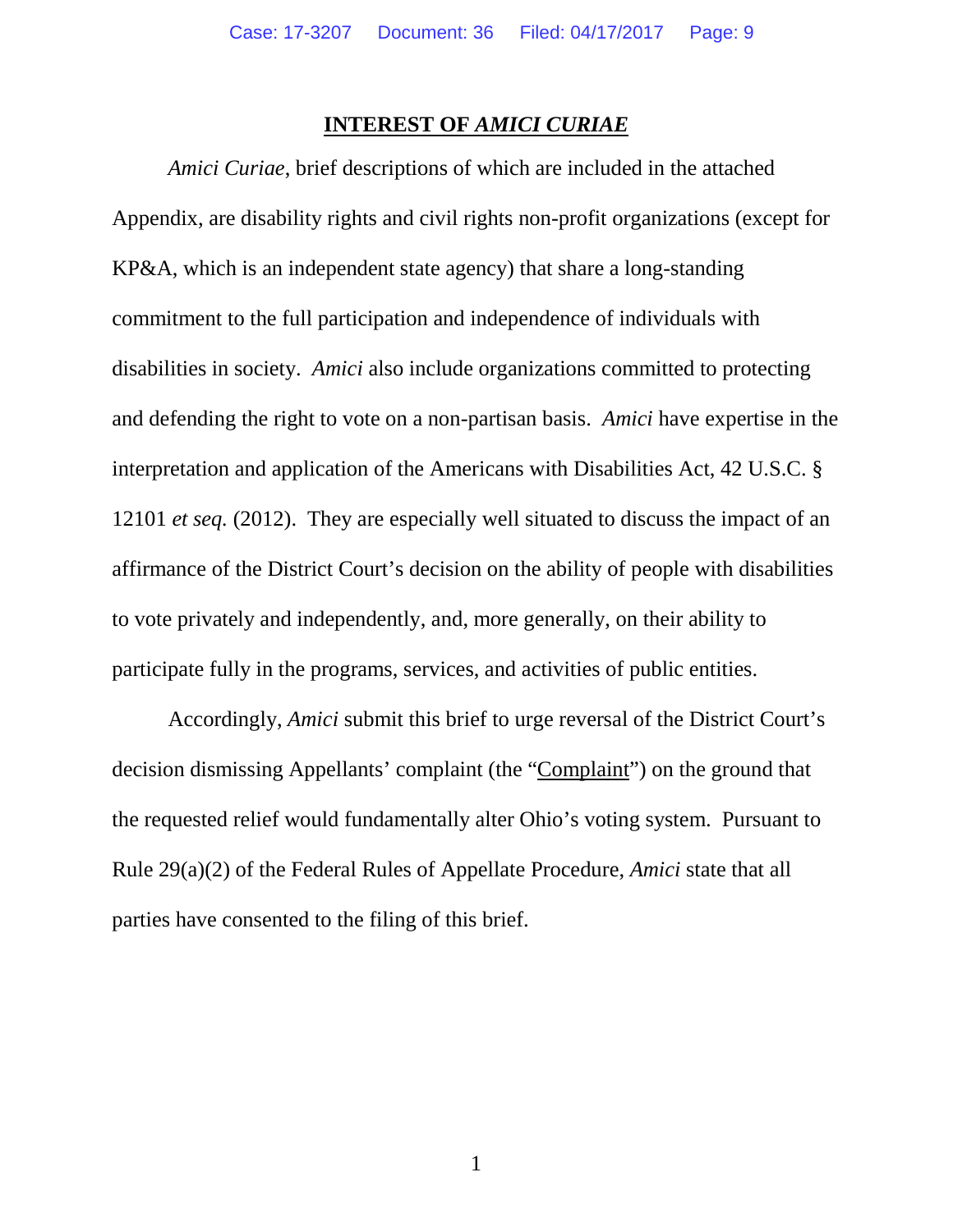#### **INTRODUCTION AND SUMMARY OF ARGUMENT**

This appeal raises important issues under the Americans with Disabilities Act, 42 U.S.C. § 12101 *et seq.* (2012) ("ADA"), with potentially far-reaching implications for individuals with disabilities, and particularly voters with disabilities. As Congress recognized in enacting the ADA, "the Nation's proper goals regarding individuals with disabilities are to assure equality of opportunity, full participation, independent living, and economic self-sufficiency." 42 U.S.C § 12101(a)(7) (2012). Participation in voting is a core interest protected by the ADA as "the 'right to vote freely for the candidate of one's choice is of the essence of a democratic society.'" *Burson v. Freeman*, 504 U.S. 191, 199 (1992) (quoting *Reynolds v. Sims*, 377 U.S. 533, 555 (1964)).

The ADA requires states and other public entities to give persons with disabilities equal access to all opportunities to exercise their fundamental right to vote, including through the provision of appropriate and necessary auxiliary aids. 42 U.S.C. § 12132 (2012); 28 C.F.R. §§ 35.130(b)(1)(ii) & (iii), 35.130(b)(7), 35.160(b)(2) (2016). Here, the District Court recognized that the current absentee voting system in Ohio does not provide disabled voters with equal access to the benefits of absentee voting. Op., RE 31, Page ID # 1049-1050.

Yet the District Court concluded that Ohio was not required to implement any of several readily available online absentee voting tools that would have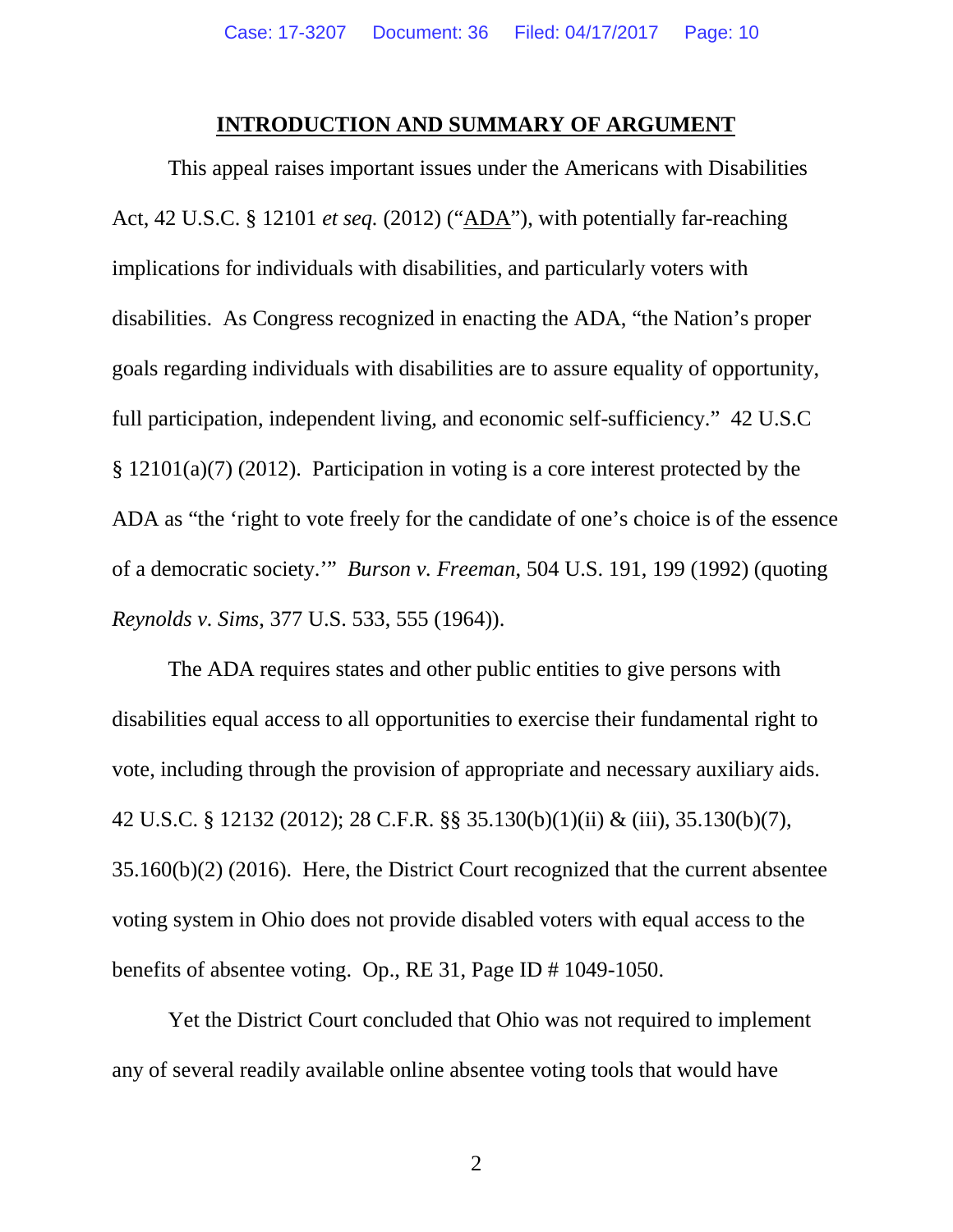allowed disabled voters to mark absentee ballots in private and independently just like non-disabled voters—because those tools had not been approved pursuant to Ohio's statutory certification process. In the District Court's view, given the certification requirements, these tools would have "fundamentally altered" Ohio's voting program. *Id.* at 1050-1055.

This finding was contrary to law. By accepting Ohio's fundamental alteration defense at the pleading stage, the District Court failed to conduct the fact-sensitive inquiry that the ADA requires. The District Court's decision conflicts with *National Federation of the Blind v. Lamone*, in which the Fourth Circuit held that the mere existence of state certification requirements for voting tools, without more, is insufficient for a fundamental alteration finding. 813 F.3d 494, 508-10 (4th Cir. 2016) ("*Lamone II*").

In *Lamone*, the district court held a three-day bench trial to evaluate essentially the same claims and fundamental alteration defense asserted here. *See id*. at 500-02, 508-10. Here, too, the District Court should have examined *evidence* in evaluating the fundamental alteration defense—including, for example, whether the proposed voting tools are at odds with the underlying purpose of Ohio's certification requirements, threaten the integrity of Ohio's voting process, or pose security risks. The District Court, however, failed to conduct such a factual analysis. The District Court also should have put the burden on *Defendant* to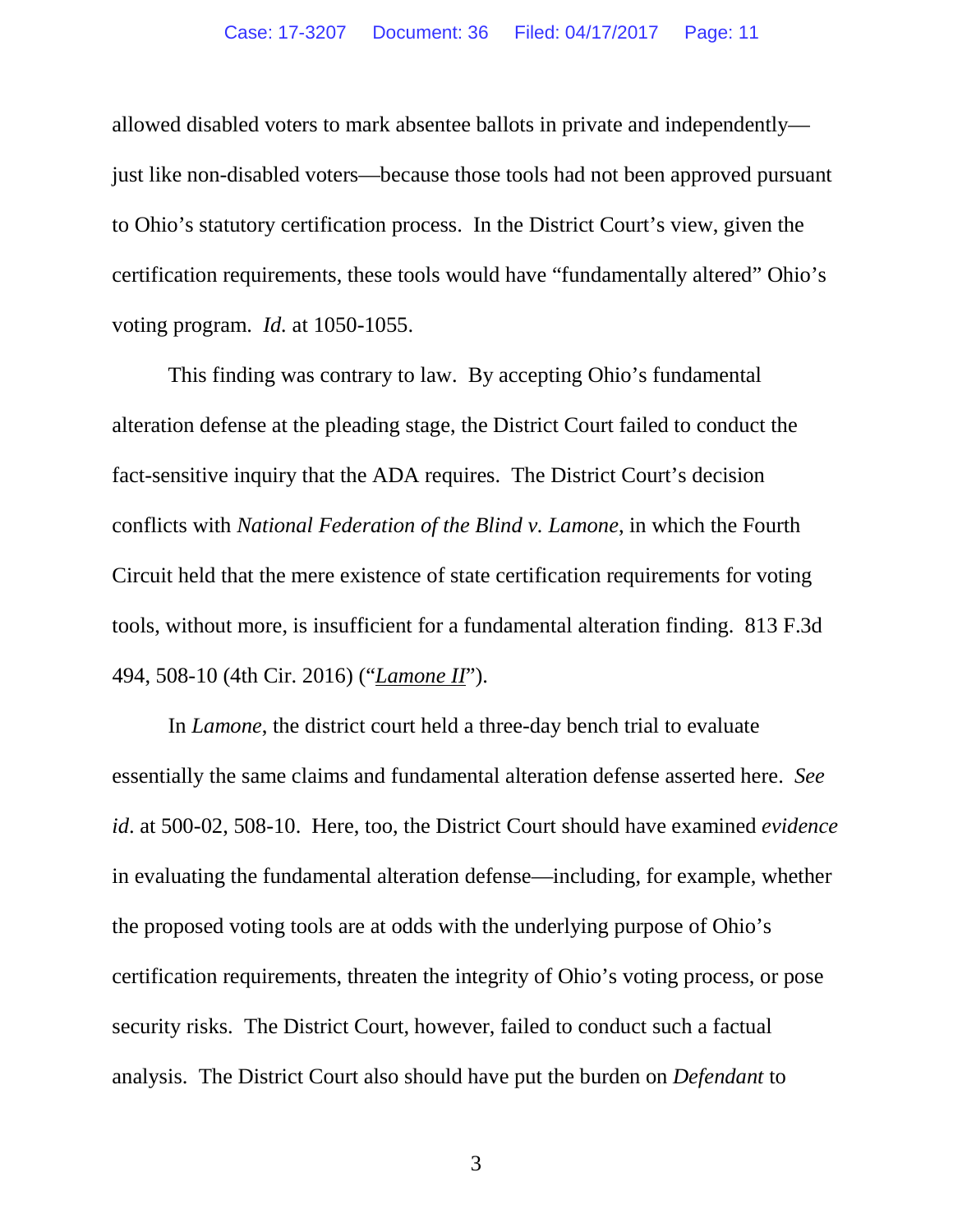adduce that evidence, rather than evaluating Defendant's fundamental alteration defense based on perceived deficiencies in Plaintiffs' Complaint. These errors, on their own, warrant reversal.

The District Court also found that Plaintiffs should have sought to have the proposed online absentee voting tools certified pursuant to Ohio's procedures before requesting relief in federal court. Op., RE 31, Page ID # 1053-1054. The law is clear, however, that an ADA plaintiff has no such obligation and that it is the public entity that has an affirmative obligation to ensure that its programs, services, and activities are accessible to individuals with disabilities. Likewise, the District Court's elevation of Ohio's certification statute over the requirements of the federal ADA disregards the Supremacy Clause of the Constitution, under which inconsistent state laws must yield to federal statutes. These additional legal errors also warrant reversal.

Careful adherence to the requirements of the ADA is particularly important in the circumstances of this case. Individuals with disabilities—who represent nearly 20% of the electorate—have historically faced significant obstacles in exercising their right to vote.<sup>[1](#page-12-0)</sup> For instance, visual and mobility impairments often

<sup>1</sup> *See, e.g.*, Susan Mizner & Eric Smith, ACLU, *Access Denied: Barriers to Online Voter Registration for Citizens with Disabilities*, at 2 (Jan. 2015), *available at*  https://www.aclu.org/report/access-denied-barriers-online-voter-registrationcitizens-disabilities; Michael Ellement, *Enfranchising Persons with Disabilities: Continuing Problems, an Old Statute, and a New Litigation Strategy*, 39 T.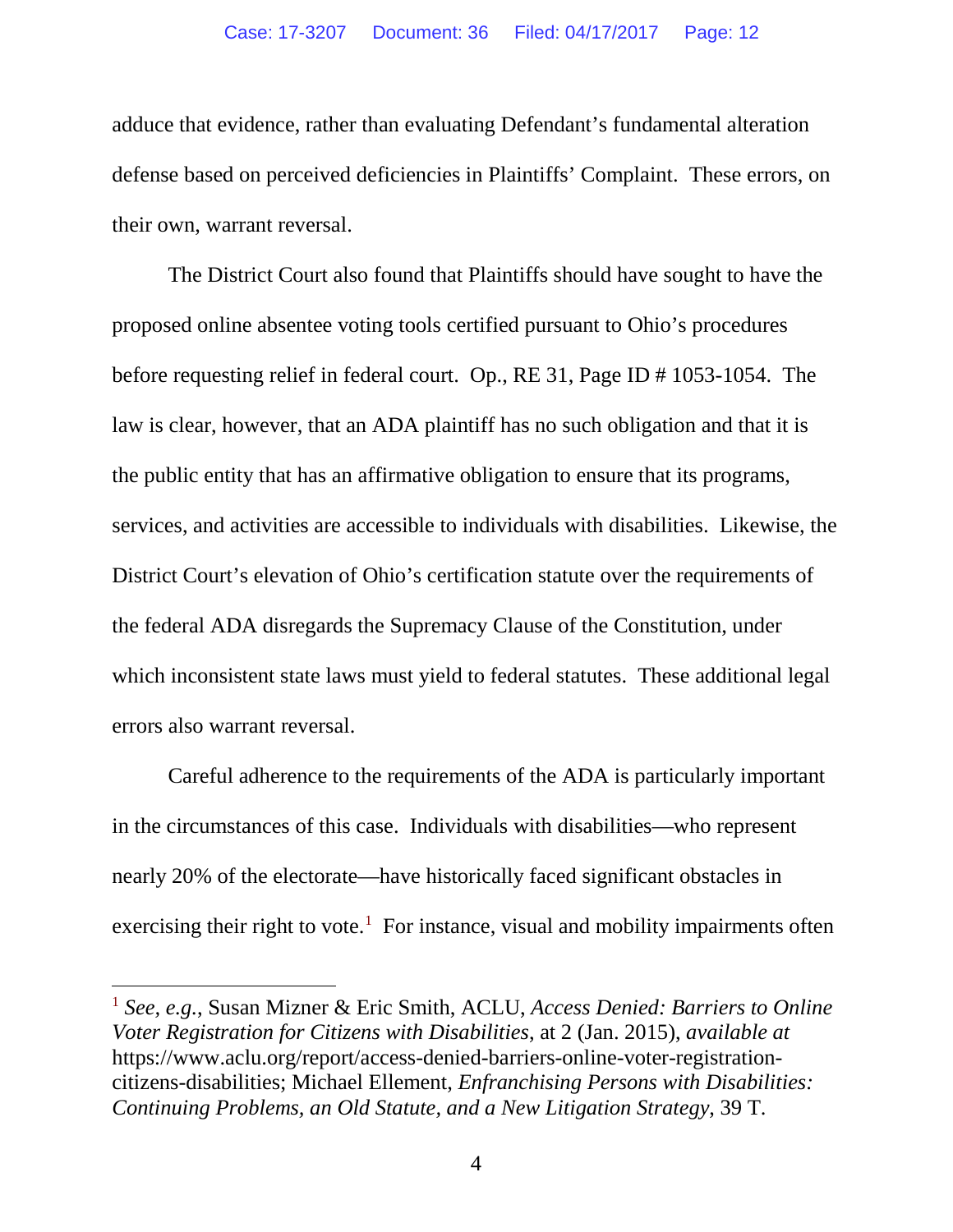make it difficult for disabled individuals to vote in person at polling locations.<sup>[2](#page-13-0)</sup> As a result, the ability to vote absentee is particularly important for persons with such disabilities. *See, e.g.*, Daniel P. Tokaji & Ruth Colker, *Absentee Voting by People with Disabilities: Promoting Access and Integrity*, 38 McGeorge L. Rev. 1015, 1016-17 (2007) (estimating that as many as forty percent of voters with disabilities use absentee ballots and explaining that "[a]bsentee voting is critical to many people with disabilities because it facilitates their participation in elections even if

<span id="page-12-0"></span>Marshall L. Rev. 29, 29 (2013) (2012 study estimated that voter turnout is eleven percent lower for persons with disabilities); Lisa Schur, *Reducing Obstacles to Voting for People with Disabilities*, at 4 (June 22, 2013), *available at* http://vote.caltech.edu/working-papers/116 (nationally representative survey "found that almost one-third (30%) of voters with disabilities reported difficulty in voting at a polling place in 2012"); *see also* 42 U.S.C. § 12101(a)(7) (2006) (Congressional recognition that "individuals with disabilities . . . ha[d] been . . . relegated to a position of political powerlessness in our society"), *amended by*  ADA Amendments Act of 2008, Pub. L. 110-325, effective Jan. 1, 2009.

<sup>&</sup>lt;sup>2</sup> The Help America Vote Act of 2002 required that public entities provide accessible voting equipment at polling places, 52 U.S.C. § 21081(a)(3) (2012), but many barriers for persons with disabilities still remain, including with respect to their ability to vote privately and independently at such locations. *See, e.g.*, Ellement, *supra* note 1, at 38-40 (describing problems with access, including that voting booths often do not accommodate wheelchairs, many voting machines are not accessible to voters with visual impairments, voters often have to rely on the assistance of poll workers or friends, and technology that would allow voters to vote independently is not installed at many locations); *Nat'l Fed'n of the Blind, Inc. v. Lamone*, 2014 WL 4388342, at \*11 n.23 (D. Md. Sept. 4, 2014) (recognizing that travel to a polling place is "an aspect of in-person voting that is difficult for some disabled voters"); *id*. at \*6 (describing disabled plaintiffs' testimony regarding difficulties with voting machines and with reliance on poll workers).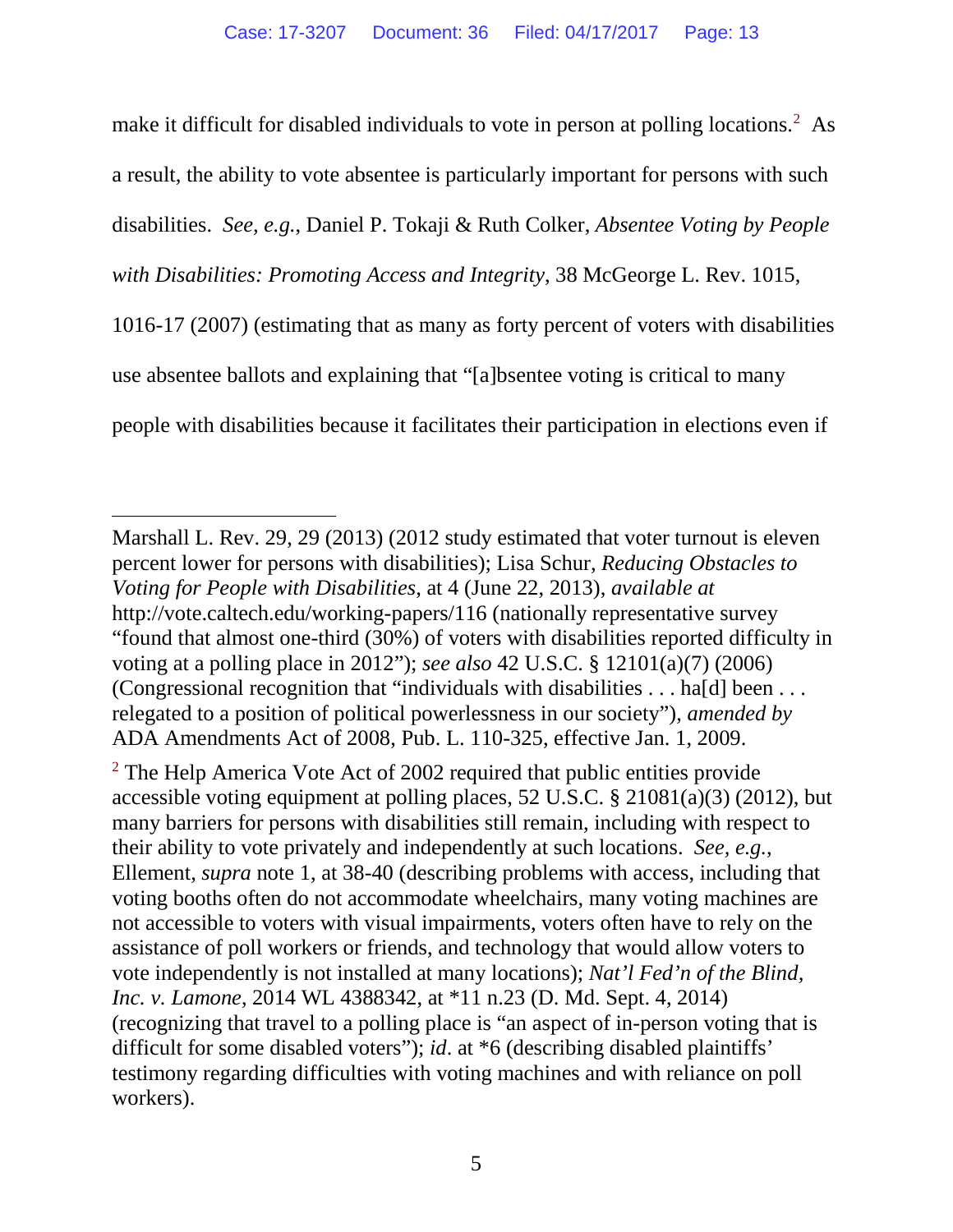they cannot secure transportation, enter the polling place, or use voting equipment without assistance"). In fact, as the District Court below and the Fourth Circuit in *Lamone* agreed, access to *absentee* voting specifically must be analyzed separately from access to voting through conventional polling facilities. Op., RE 31, Page ID # 1047-1048; *Lamone II*, 813 F.3d at 503-05.

It is also critical for persons with disabilities to be able to cast their votes in a *private* and *independent* manner—no differently from non-disabled persons, whose ability to cast a secret ballot is taken for granted as a fundamental right. *See, e.g.*, National Council on Disability, *The Impact of the ADA*, at 67 (July 26, 2007), *available at* http://www.ncd.gov/publications/2007/07262007 ("Substantial barriers to independent voting remain for people with vision impairments. Paper ballots require people with vision impairments to rely on third parties for assistance in voting, thus undermining the independence and confidentiality of their votes."); *see also supra* note 2.

<span id="page-13-0"></span>Plaintiffs and other voters in Ohio who are blind or have mobility or other disabilities that limit their ability to read text or turn pages (often referred to collectively as persons with "print disabilities") cannot mark their votes on a paper absentee ballot (because they cannot read or manipulate it) without the assistance of a third person. Compl., RE 1, Page ID # 6, ¶ 16. In this day and age, however, individuals with visual impairments commonly use screen access software that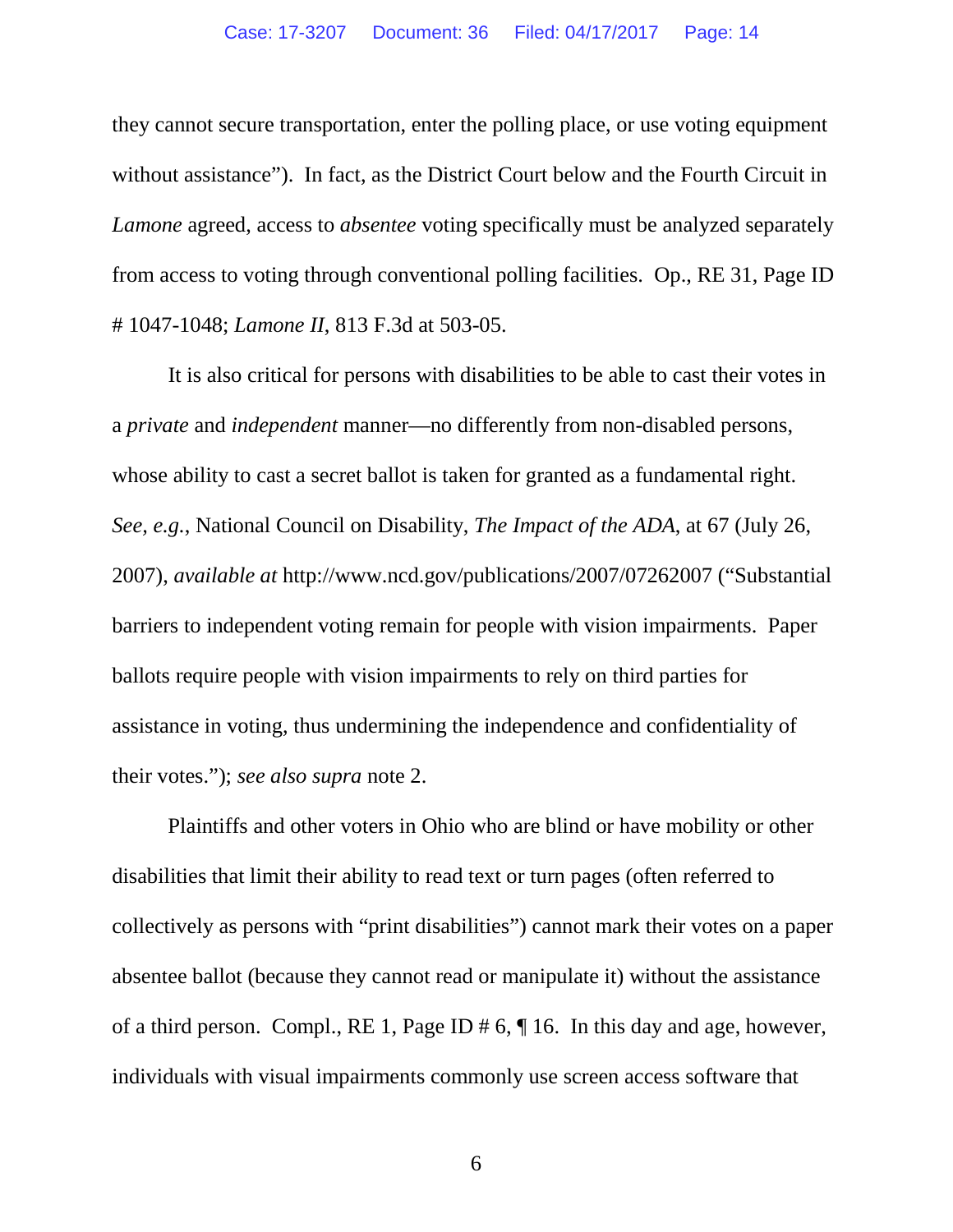allows them to read text electronically through audio outputs or Braille display pads. *See* Mizner & Smith, *supra* note 1, at 10. Likewise, individuals with certain mobility disabilities may use mouth sticks to control computers or voice recognition software to direct their computers using verbal commands. *Id.* at 12- 13; *see also Authors Guild, Inc. v. HathiTrust*, 755 F.3d 87, 103 (2d. Cir. 2014) (recognizing that disabled persons "whose physical impairments prevent them from turning pages or from holding books . . . may also be able to use assistive devices to view all of the content contained in the image files for a book").<sup>[3](#page-16-0)</sup>

The proposed online absentee voting tools in this case would have enabled Plaintiffs and other individuals with disabilities in Ohio to use their own assistive technology to mark absentee ballots and to do so privately and independently. The Plaintiffs' Complaint identified two such tools: (1) an online ballot marking tool used in Maryland (which was the same tool at issue in *Lamone*), and (2) a voting

<sup>&</sup>lt;sup>3</sup> Assistive technology and software for individuals with disabilities is dynamic and constantly evolving. As recognized in the ADA's legislative history, public entities are required to keep pace with technological innovations that afford disabled individuals an equal opportunity to fully and independently participate in public life. H.R. Rep. No. 101-485, pt. 2, at 108 (1990), *reprinted in* 1990 U.S.C.C.A.N. 303, 391 ("[A]ccommodation[s] and services provided to individuals with disabilities . . . should keep pace with the rapidly changing technology of the times."); *see also Enyart v. Nat'l Conf. of Bar Examiners, Inc.*, 630 F.3d 1153, 1156 (9th Cir. 2011) ("[A]ssistive technology is not frozen in time: as technology advances, testing accommodations should advance as well."); *Ball v. AMC Entm't, Inc.*, 246 F. Supp. 2d 17, 23 (D.D.C. 2003) (referring to "clear congressional intent that the ADA might require new technology be used, as it is developed, to further accommodate disabled individuals").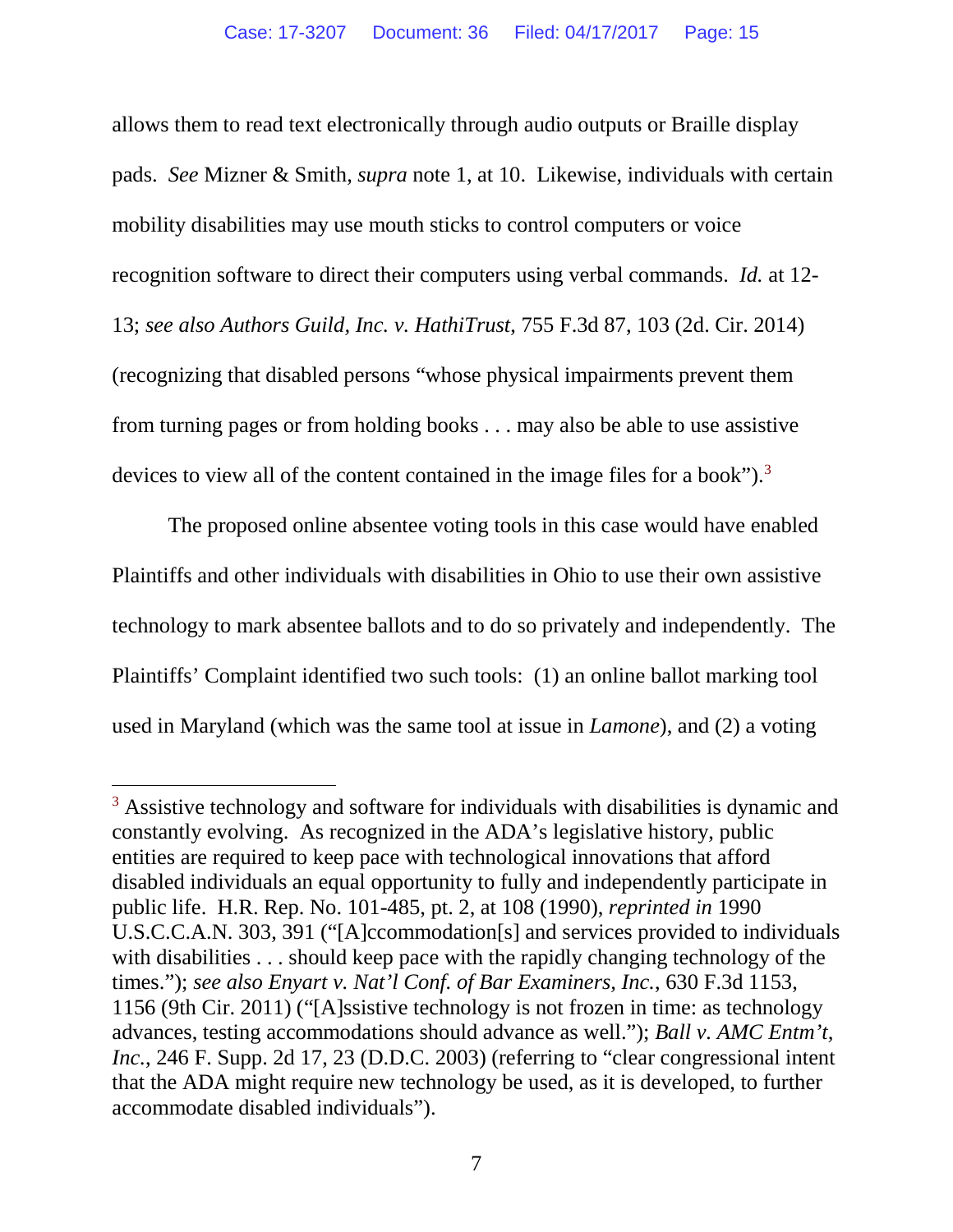system called Prime III, which also has been used in other states, including Oregon, Wisconsin, and New Hampshire. Compl., RE 1, Page ID # 6-8, ¶¶ 19-25. In addition, Plaintiffs' memorandum in support of their permanent injunction motion identified a third proposed tool, which has been used in elections in Oregon: the Alternate Format Ballot. Mem. Supp. Pls.' Mot. Perm. Inj., RE 25, Page ID # 364-369. All three of these tools would have allowed blind and other print-disabled individuals to read and mark their ballots electronically using their screen readers or other assistive technology. *Id.* at 364.

The District Court's decision rejecting the proposed online absentee voting tools threatens to deny voting opportunities and benefits to the individual Plaintiffs in this case and to many other disabled Americans. It should be reversed.

#### **ARGUMENT**

### **I. THE DISTRICT COURT'S APPLICATION OF THE "FUNDAMENTAL ALTERATION" DEFENSE, PARTICULARLY AT THE PLEADING STAGE, WAS CONTRARY TO LAW**

By dismissing Plaintiffs' claim at the pleading stage, based in large part on perceived deficiencies in the Complaint, the District Court ignored that ADA claims and the fundamental alteration defense require *fact-sensitive* analyses and that the burden was on Defendant to prove his fundamental alteration defense. Rather than accepting, on its face, Defendant's assertion that the proposed online absentee voting tools would fundamentally alter Ohio's voting program simply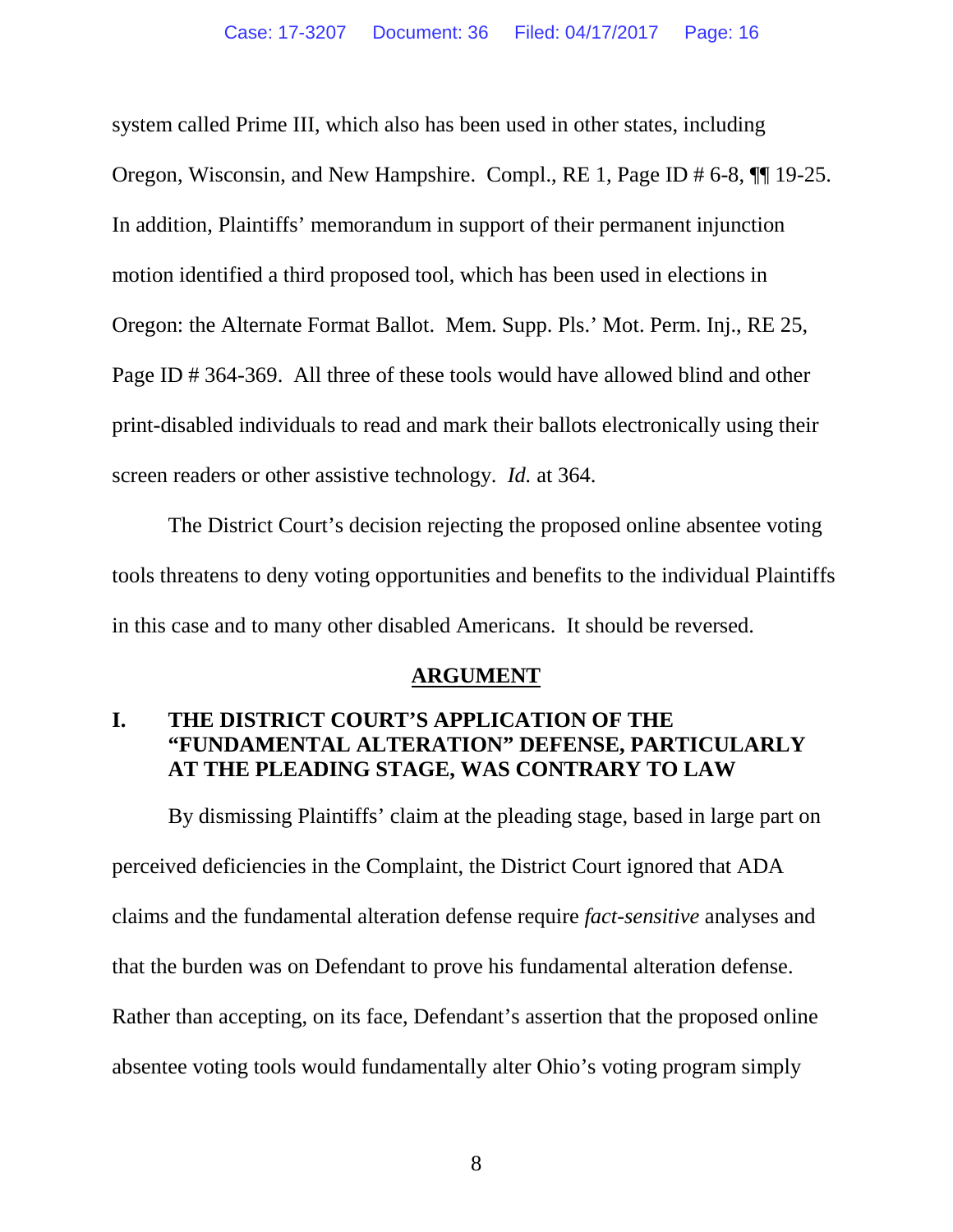because they had not been certified pursuant to Ohio's statutes, the District Court should have required Defendant to adduce *facts* and *evidence* supporting his defense—for example, evidence relating to the underlying purpose of the statute, whether use of the proposed voting tools without certification would degrade the integrity of Ohio's voting process, and whether the proposed tools would pose security risks. Defendant made no such evidentiary showing, which alone requires reversal of the decision below.

<span id="page-16-0"></span>It is particularly important for courts to evaluate all facts and circumstances in disability-rights cases. Otherwise, the disabled plaintiff can be vulnerable to a court's inadvertent acceptance of the kind of hasty judgments that individuals with disabilities have to contend with in everyday life. *See, e.g.*, *Sch. Bd. of Nassau Cty. v. Arline*, 480 U.S. 273, 284-85 (1987) ("The [Rehabilitation] Act is carefully structured to replace . . . reflexive reactions to actual or perceived handicaps with actions based on reasoned and medically sound judgments . . . ."); [4](#page-19-0) *Hall v. U.S. Postal Serv.*, 857 F.2d 1073, 1079 (6th Cir. 1988) (a court must "scrutinize the evidence before determining whether the defendant's justifications [for denying employment to a disabled plaintiff] reflect a well-informed judgment grounded in a careful and open-minded weighing of the risks and alternatives, or whether they

<sup>&</sup>lt;sup>4</sup> The analysis of Title II of the ADA and Section 504 of the Rehabilitation Act is substantially similar. *See, e.g.*, *Ability Ctr. of Greater Toledo v. City of Sandusky*, 385 F.3d 901, 908 (6th Cir. 2004).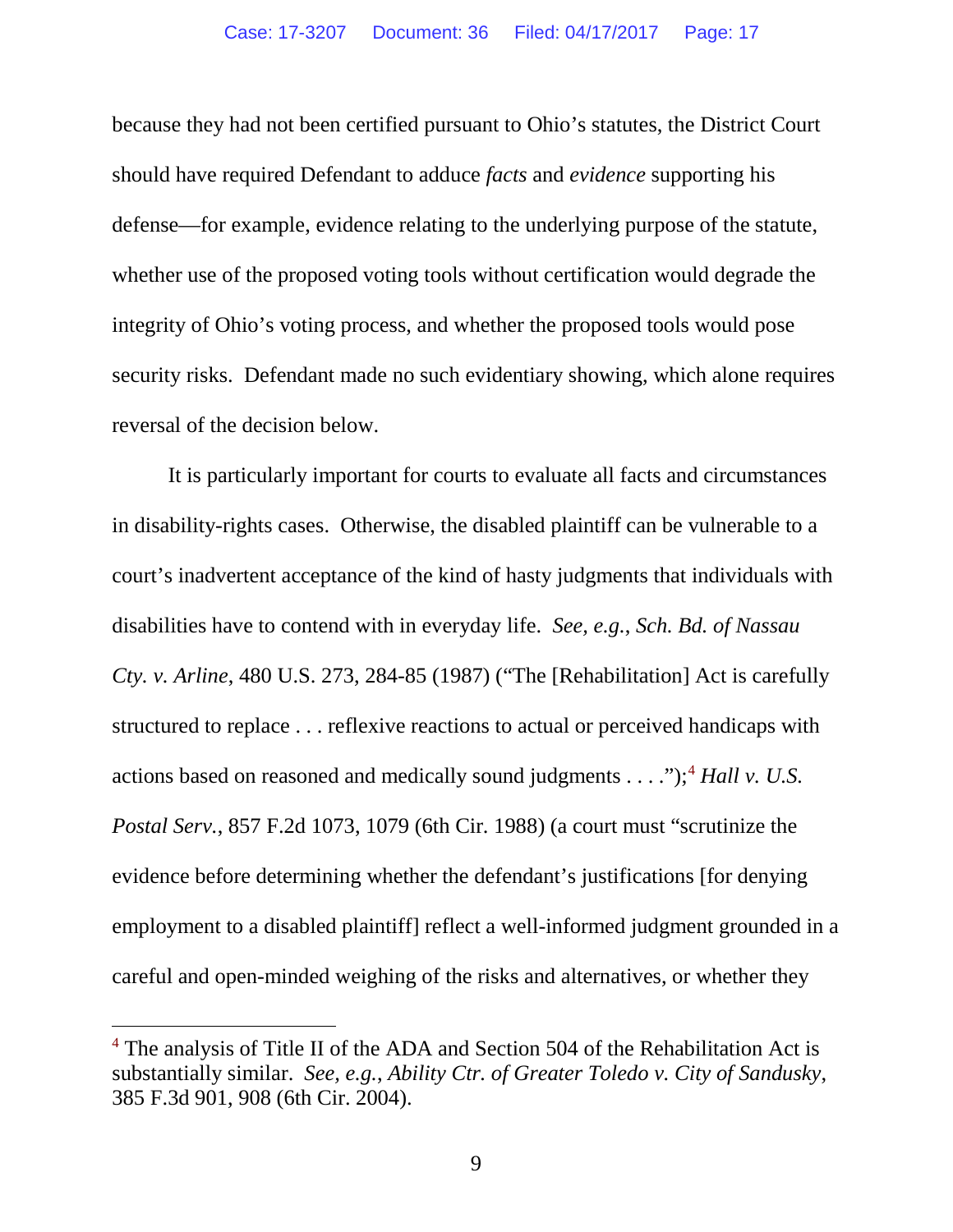are simply conclusory statements that are being used to justify reflexive reactions grounded in ignorance or capitulation to public prejudice") (citation omitted). [5](#page-19-1)

The Supreme Court explained in *PGA Tour, Inc. v. Martin* that "an *individualized inquiry* must be made to determine whether a specific modification" to accommodate a particular person's disability would or would not "work a fundamental alteration." 532 U.S. 661, 688 (2001) (emphasis added). And, the decision below notwithstanding, courts in this Circuit generally recognize the need for evidence-driven, individualized inquiries under the ADA. *R.K. ex rel. J.K. v. Bd. of Educ. of Scott Cty.*, 494 F. App'x 589, 597 (6th Cir. 2012) (resolution of an ADA claim requires "complicated, fact-intensive inquiries"); *Martin v. Taft*, 222 F. Supp. 2d 940, 974 (S.D. Ohio 2002) ("Ultimately, whether expansion of a program in this case constitutes a fundamental alteration is a matter that can be resolved only by a careful examination of all of the facts and circumstances in this case, and not on the basis of pleadings or assumptions."); *Michelle P. ex rel. Deisenroth v. Holsinger*, 356 F. Supp. 2d 763, 770 (E.D. Ky. 2005) (declining to consider a

<sup>&</sup>lt;sup>5</sup> As a remedial statute, the ADA should be construed broadly, and exceptions to its requirements, like the fundamental alteration defense, should be construed narrowly. *See, e.g.*, *Mary Jo C. v. N.Y. State & Local Ret. Sys.*, 707 F.3d 144, 160 (2d Cir. 2013) ("As a remedial statute, the ADA must be broadly construed to effectuate its purpose . . . ."); *Holmes v. Godinez*, 311 F.R.D. 177, 225 (N.D. Ill. 2015) (describing fundamental alteration defense as a "*narrow limit[]*" on public entities' obligations under the ADA) (emphasis added).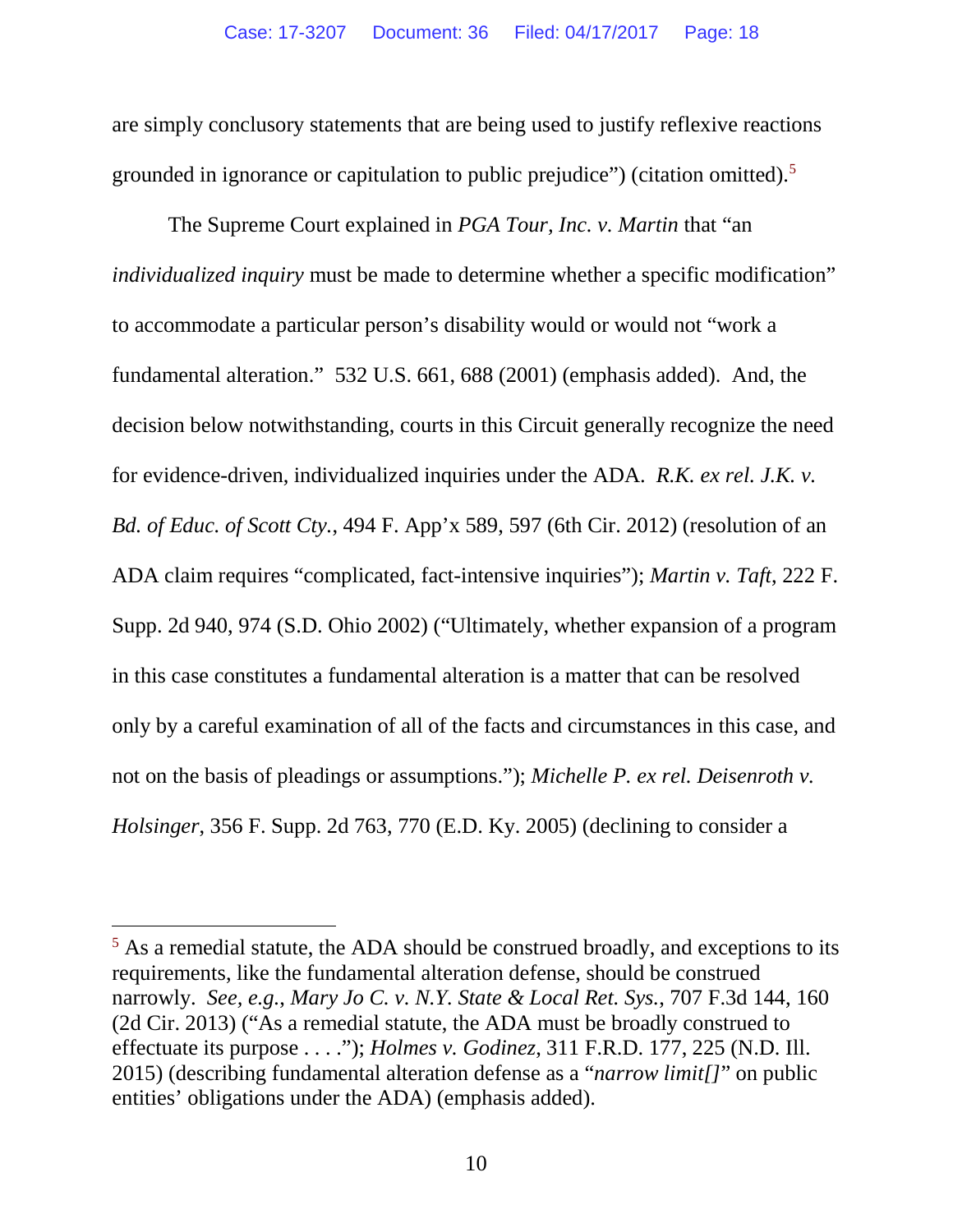fundamental alteration defense at the motion to dismiss stage because defense requires examination of the facts and circumstances).

In addition, the burden of establishing a fundamental alteration defense is on the entity asserting it. *See* 28 C.F.R. § 35.130(b)(7)(i) (2016) ("A public entity shall make reasonable modifications . . . *unless the public entity can demonstrate* that making the modifications would fundamentally alter the nature of the service, program, or activity.") (emphasis added). Thus, as the Fourth Circuit explained, it is the state that "bear[s] the burden of proving that [a] requested modification would be a fundamental alteration to the [state's absentee voting] program." *Lamone II*, 813 F.3d at 508.

Here, rather than conducting a fact-driven analysis based on *evidence* proffered by *Defendant*, the District Court placed the burden on *Plaintiffs* to demonstrate *in their Complaint* that the proposed voting tool would not fundamentally alter the State's voting program in light of the State's certification requirements.<sup>[6](#page-21-0)</sup> Indeed, the District Court repeatedly ruled that Plaintiffs' "allegations" were insufficient:

<sup>6</sup> The District Court paid lip service to the relevant principles (*see* Op., RE 31, Page ID # 1051 (referring to Defendant's "burden of *proving*" the fundamental alteration defense) (emphasis added); *id.* at 1053 ("the Court recognizes that the fundamental alteration analysis is normally a fact-sensitive inquiry")), but inexplicably failed to apply them.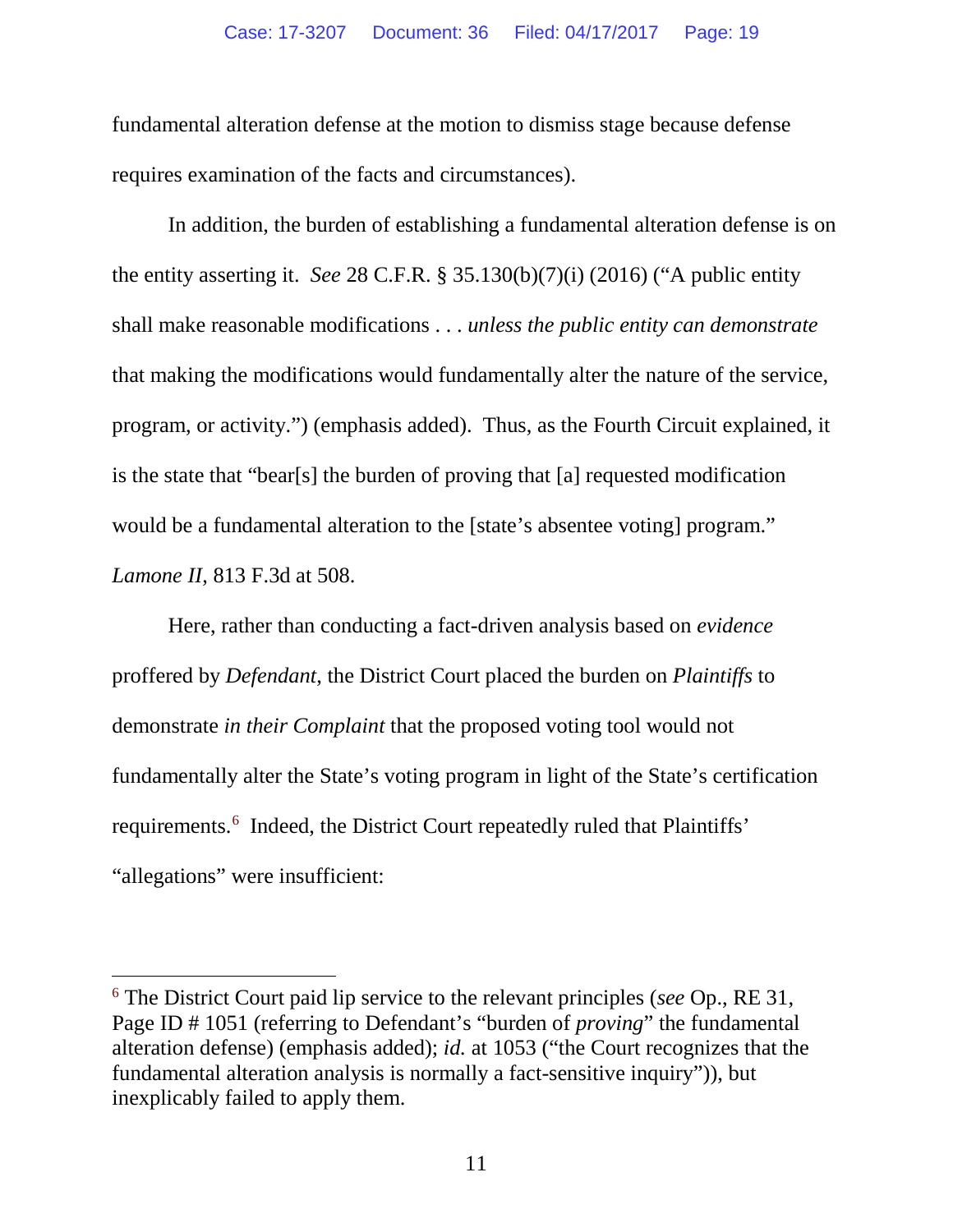- "[In *Lamone*, the voting tool] had previously been certified as safe twice and had already been used in prior elections. However, those are not facts alleged in this case." Op., RE 31, Page ID # 1052-1053.
- "[T]here are no allegations before this Court like the factual findings in *Lamone*." *Id.* at 1053.
- "Certainly, this case would be different if any of these systems had been tested through the certification process in Ohio or if any of the systems had been used in an Ohio election. But, again, those are not the allegations in this case." *Id.* at 1054.
- "Plaintiffs have not offered any . . . evidence as to why they have not sought to have the proposed ballot marking software certified." *Id.*

<span id="page-19-0"></span>The District Court's resolution of the fundamental alteration defense based on perceived deficiencies in the Complaint, rather than specific evidence proffered by Defendant, was improper as a matter of law. *See, e.g.*, *Martin*, 222 F. Supp. 2d at 972 ("Of course, whether requested relief would entail a fundamental alteration is a question that cannot be answered in the context of a motion to dismiss . . . ."); *Cal. Council of the Blind v. Cty. of Alameda*, 985 F. Supp. 2d 1229, 1240 (N.D. Cal. 2013) ("Defendants do not argue that providing a functional, accessible voting machine at every polling site on Election Day will be an undue burden or fundamental alteration. Nor should they on a motion to dismiss, in light of the fact they bear the burden of proof on this point.").

<span id="page-19-1"></span>The District Court should have required Defendant to prove his defense based on specific facts and evidence relating to Ohio's certification statutes and the proposed voting tools at issue. For example, important factual inquiries warranting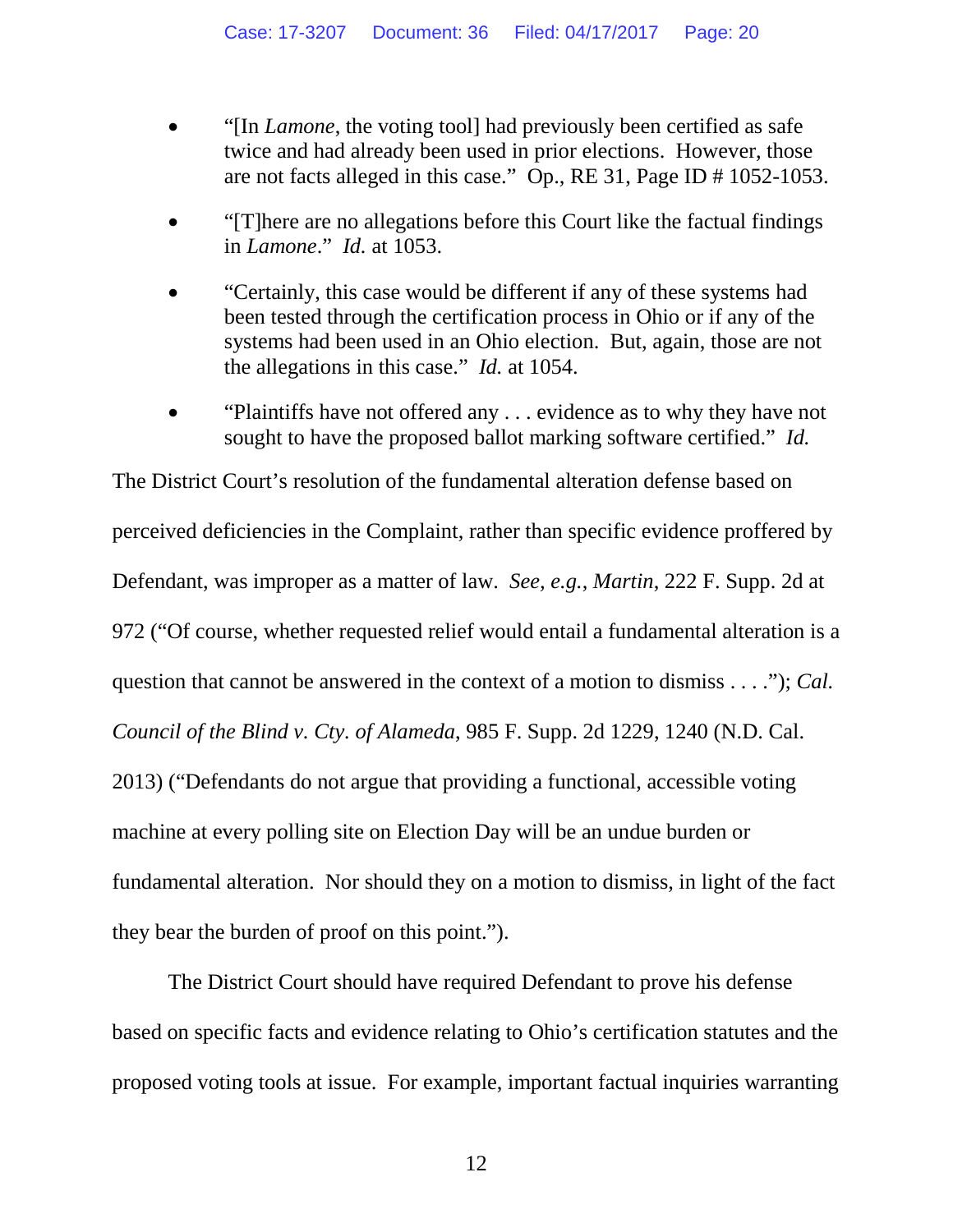evidence include: What is the underlying purpose of Ohio's certification regime and how, if at all, are the tools Plaintiffs proposed in this case at odds with that purpose? How do each of Ohio's certification requirements apply to each of the proposed voting tools in this case? What are the characteristics of voting tools that previously have been certified pursuant to Ohio's process? How do Plaintiffs' proposed tools compare to those tools? What are the barriers to implementing Plaintiffs' proposed tools in upcoming elections? And most importantly, what steps, if any, has the State of Ohio taken to eliminate these barriers? In short, merely citing a state-law certification requirement, without more, cannot satisfy the fundamental alteration defense.

The *Lamone* case is instructive. There, the Fourth Circuit held that Maryland's absentee voting program violated Title II of the ADA because, like Ohio's program, it effectively required disabled voters to rely on the assistance of third parties to vote absentee. *Lamone II*, 813 F.3d at 506-07. The Fourth Circuit rejected the defendants' fundamental alteration defense. The *Lamone* defendants had argued (as Defendant does here) that they were not required to implement the plaintiffs' proposed online absentee voting tool—which is one of the same tools at issue here—because the tool had not yet been approved pursuant to Maryland's certification statutes. *Id*. at 508-10. In particular, the *Lamone* defendants argued that "certification of voting systems . . . is fundamental to Maryland's voting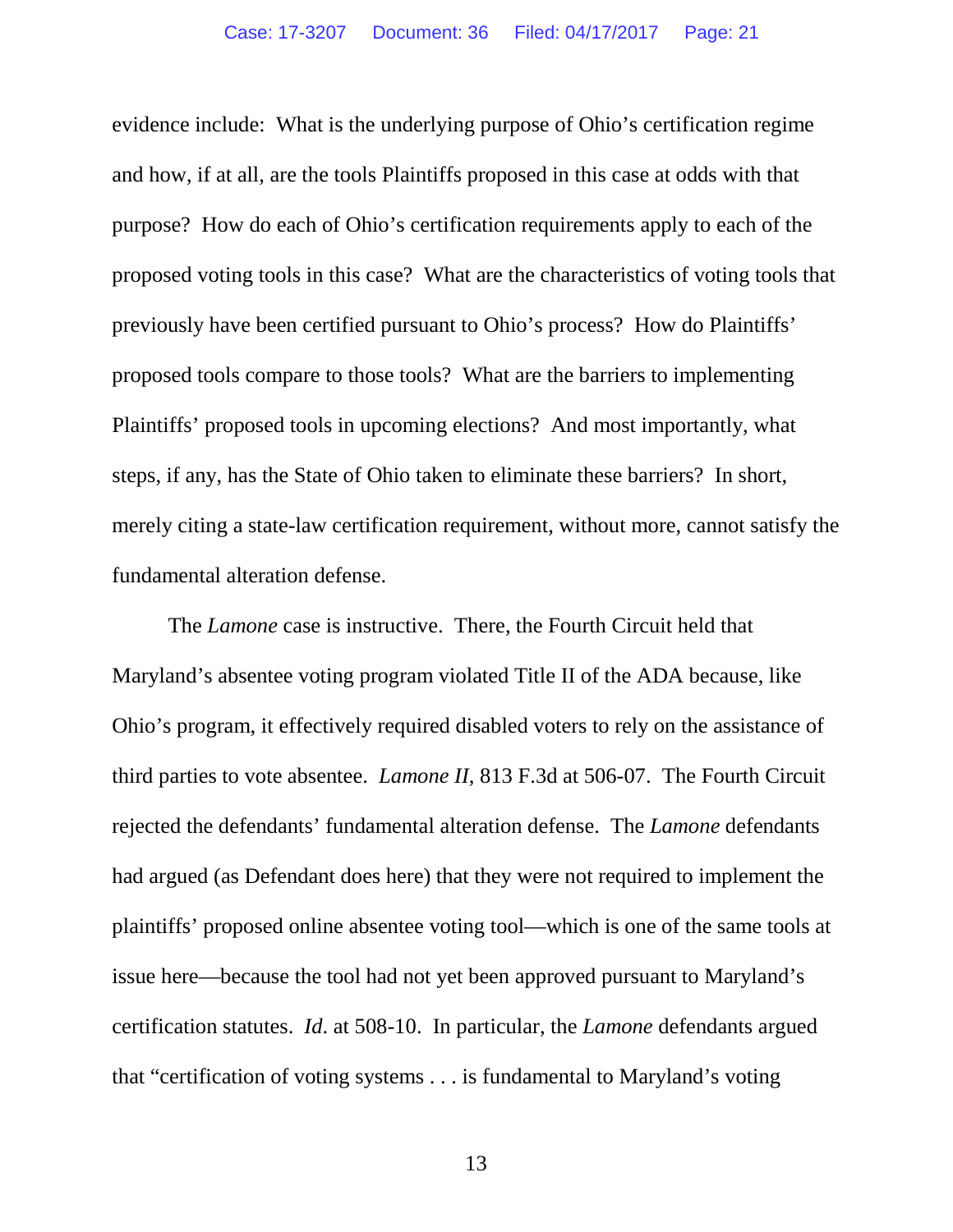program" and that "requiring [defendants] to make the online ballot marking tool available for plaintiffs' use, where that tool has not yet received the statutorily required supermajority vote, works a fundamental alteration to Maryland's voting program." *Id*. at 508.

<span id="page-21-0"></span>The Fourth Circuit disagreed. It recognized that "[c]ertain requirements of state law could in fact be fundamental to a public program in a way that might resist reasonable modification." *Id*. at 509. But critically, the Fourth Circuit made clear that any such determination was "fact specific" and that "[t]he relevant inquiry . . . is not whether *certification qua certification* is fundamental to Maryland's voting program, but whether use of the tool without certification would be so at odds with the purpose of certification that such use would be unreasonable." *Id.* (emphasis added). The Fourth Circuit then cited the district court's factual findings that the proposed voting tool was "reasonably secure, safeguards disabled voters' privacy, and (in earlier versions at least) ha[d] been used in prior elections without apparent incident." *Id.* The Fourth Circuit ultimately held that "*[o]n the record as a whole*," use of the tool was not "so at odds with the purposes of certification" as to be "unreasonable." *Id* at 509-10 (emphasis added); *see also id.* at 509 ("*[O]n the record before us* defendants simply have not established . . . that use of the online ballot marking tool degrades the integrity of Maryland's voting processes.") (emphasis added). The same sort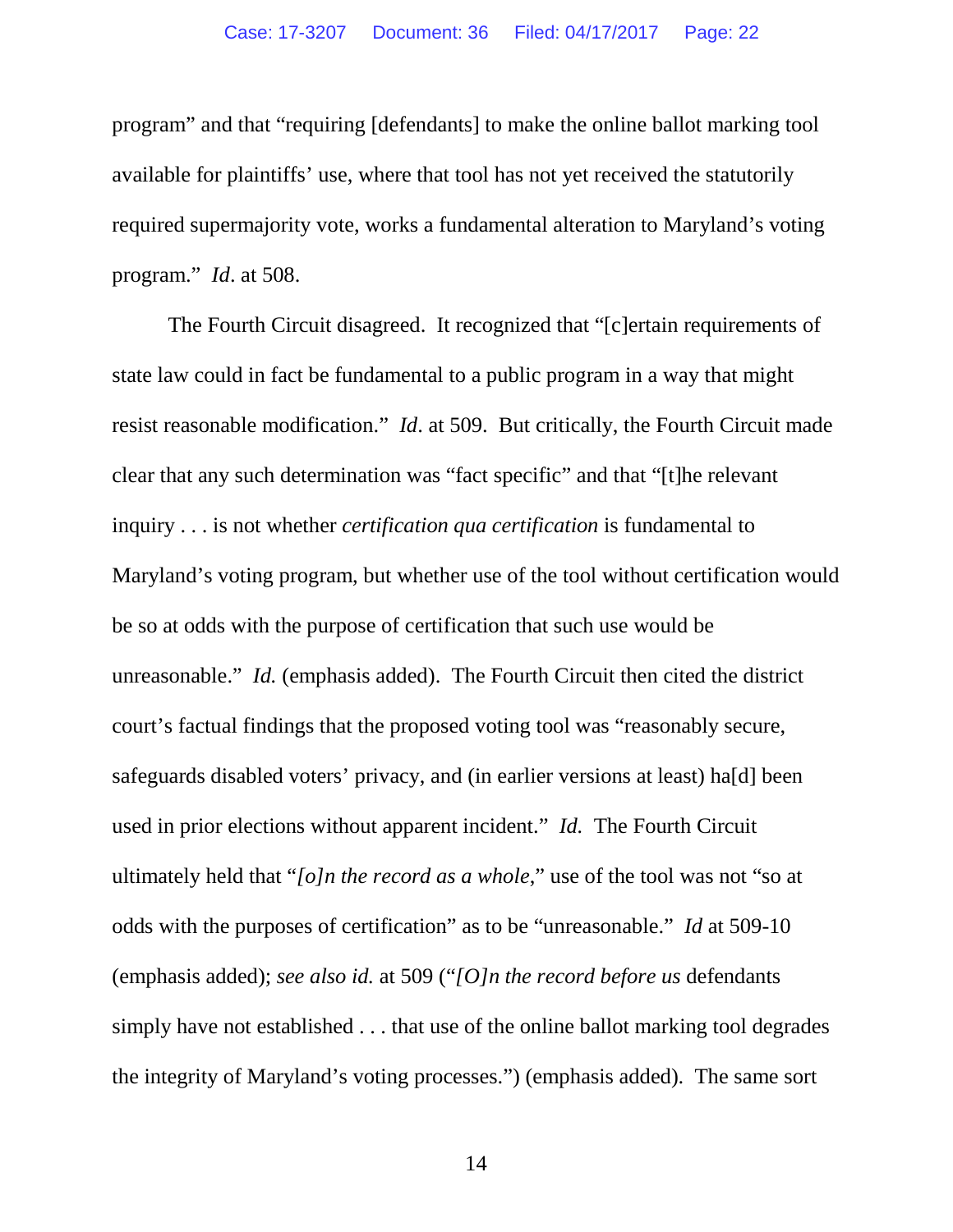of fact-driven inquiry should have been, but was not, conducted by the District Court here.

The Fourth Circuit also expressly rejected the "strong form" of the defendants' fundamental alteration argument, which was that "the mere fact of a state statutory requirement insulates public entities from making otherwise reasonable modifications to prevent disability discrimination." *Id.* at 508; *see also id*. at 509 n.12 ("It would be difficult for a government entity to resist installation of, for example, wheelchair ramps for a new courthouse, solely by enacting a law requiring that ramps be certified and then declining to certify any ramps.").

This holding was in accord with Supreme Court and Sixth Circuit decisions that recognize that the mere existence of a statute or rule is insufficient to establish a fundamental alteration defense. For example, in *PGA Tour*, the Supreme Court held that allowing golf players with disabilities to use golf carts would not fundamentally alter PGA Tour's high level golf tournaments, even though PGA Tour had a rule that required players to walk between holes. 532 U.S. at 683. Rather than accepting that the use of golf carts would fundamentally alter the tournaments merely because a rule was in place, the Court carefully examined the facts, including the reasons for the walking rule, whether other golf tournaments had allowed the use of golf carts, and whether riding in a golf cart would unfairly advantage the player with a disability. *Id*. at 684-87; *see also Mary Jo C.,* 707 F.3d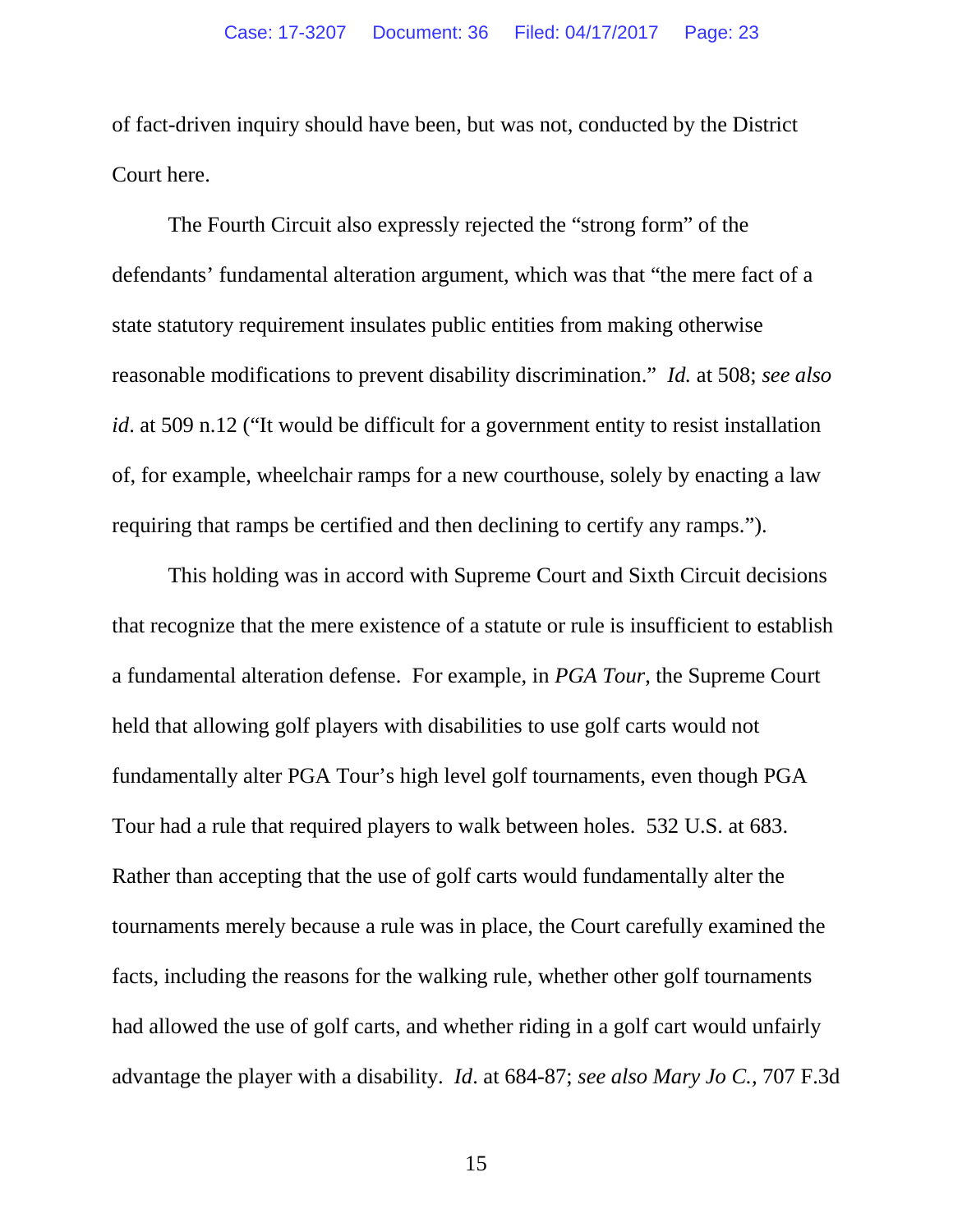at 159 (explaining that rather than "simply deferring to the entity providing the service in question" and "deeming the rules as set by that entity as 'sacrosanct,'" the Supreme Court in *PGA Tour* "undertook an independent analysis of the importance of a rule for the service in light of the service's purpose to determine whether a requested modification would fundamentally alter its nature").

Likewise, in *Anderson v. City of Blue Ash*, this Court acknowledged that a fundamental alteration defense cannot be established merely by pointing to a conflicting statute and, instead, requires a fact-sensitive inquiry. 798 F.3d 338 (6th Cir. 2015). In *Anderson*, the plaintiff alleged that the City had violated the ADA and the Fair Housing Amendments Act ("FHAA")<sup>[7](#page-27-0)</sup> by refusing to allow her to keep a miniature horse at her property as a service animal for her disabled minor daughter. *Id.* at 345-46. In analyzing the City's fundamental alteration argument, this Court explained:

[W]e have long . . . rejected the notion that making an exception to a zoning scheme to permit something that would normally be forbidden [under applicable law<sup>[8](#page-27-1)</sup>] automatically amounts to a fundamental

 $\overline{a}$ 

<sup>8</sup> Although *Anderson* analyzed the fundamental alteration argument under the FHAA, instead of the ADA, the analysis under the two statutes is substantially similar. *See, e.g.*, *Astralis Condo. Ass'n v. Sec'y, U.S. Dep't of Hous. & Urban Dev*., 620 F.3d 62, 66 (1st Cir. 2010) (explaining that the FHAA is interpreted "in tandem" with the ADA) (citation omitted); *Oconomowoc Residential Programs v.* 

 $7$  Similar to the ADA, the FHAA makes it unlawful to "discriminate against any person in the terms, conditions, or privilege of sale or rental of a dwelling, or in the provision of services or facilities in connection with such dwelling, because of a handicap," including by failing to make reasonable modifications. *Anderson*, 798 F.3d at 360 (quoting 42 U.S.C § 3604(f)(2) (2012)).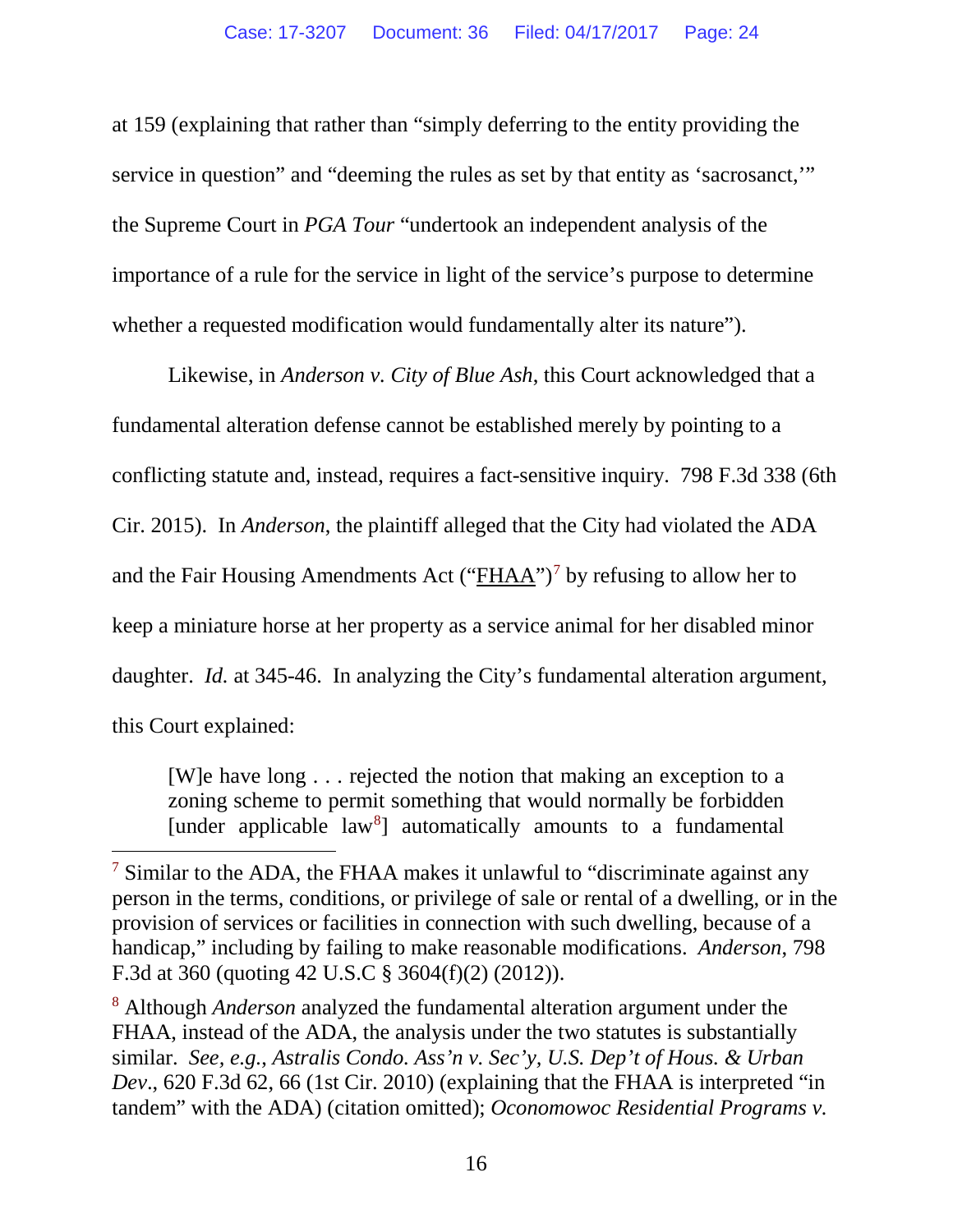alteration . . . . Requiring public entities to make exceptions to their rules and zoning polices is exactly what the FHAA does. The fact that the City banned horses from residential property does not mean that any modification permitting a horse necessarily amounts to a fundamental alteration.

*Id.* at 363. This Court ultimately concluded that *factual* issues relating to the City's fundamental alteration defense precluded summary judgment. *Id.*

Similarly, the District Court here should have looked beyond Ohio's certification statute and required Defendant to prove his defense based on facts and evidence, as the *Lamone* district court did through a trial that featured expert testimony. *See Lamone II*, 813 F.3d at 501-02, 508-10. For example, the District Court should have evaluated evidence relating to the underlying purpose of Ohio's certification statute, the nature of the proposed voting tools, whether use of the tools would have been at odds with or degrade the integrity of Ohio's voting systems, whether the proposed tools threatened public confidence in voting, and whether the tools posed any security risks. *Id.* By crediting Defendant's defense without evaluating evidence bearing on any of these issues, the District Court effectively accepted the "strong form" argument that *Lamone II* expressly rejected—namely, that the mere existence of state-level certification requirements establishes the fundamental alteration defense*. Id.* at 508.

*City of Milwaukee*, 300 F.3d 775, 783 (7th Cir. 2002) ("The requirements for reasonable accommodation under the ADA are the same as those under the FHAA.").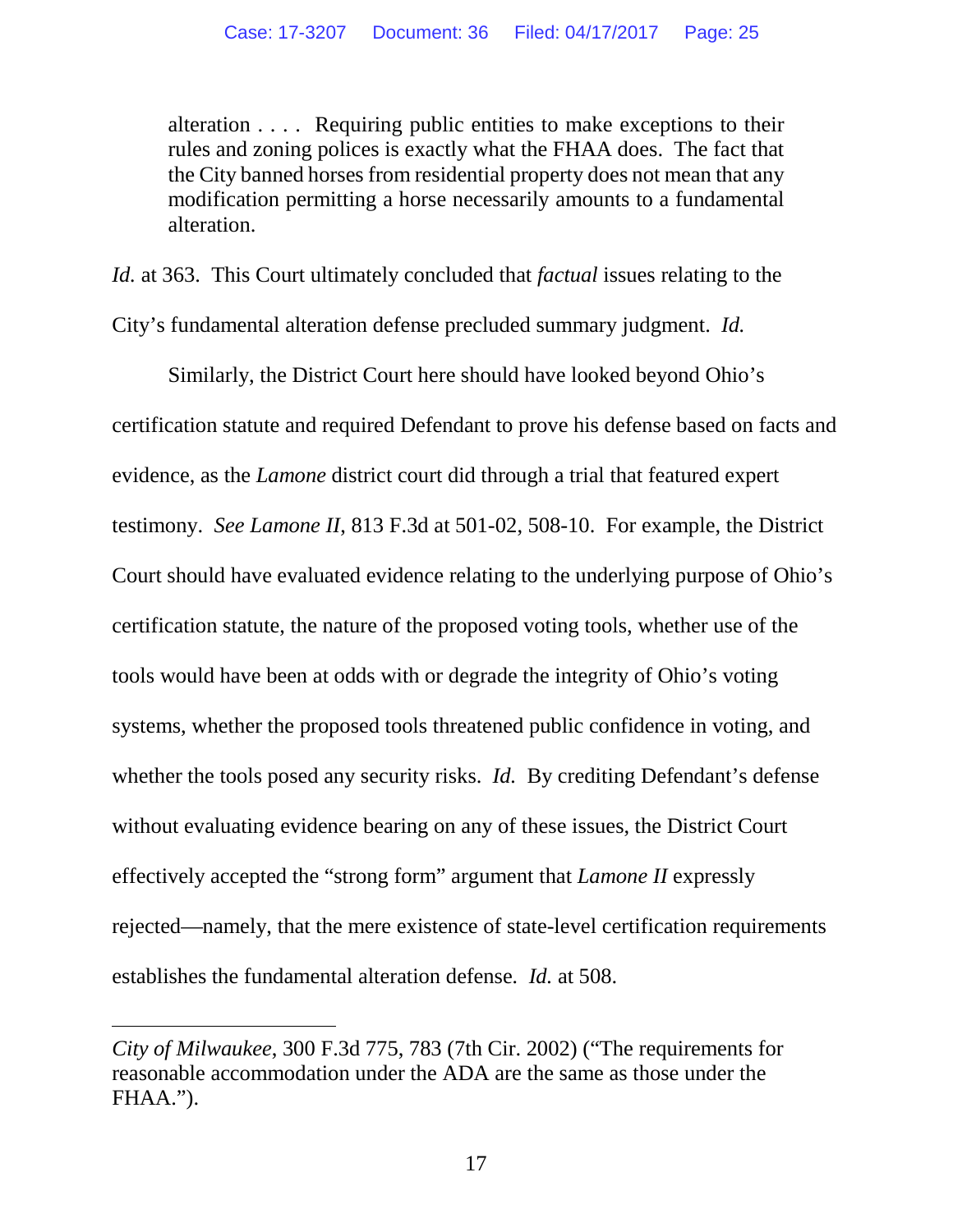The District Court's failure to look beyond Ohio's certification

requirement—and to place the burden on Defendant to adduce facts and evidence

in support of his defense—was incorrect as a matter of law and warrants reversal.

## **II. THE DISTRICT COURT INCORRECTLY PLACED THE BURDEN ON VOTERS WITH DISABILITIES TO OBTAIN STATE APPROVAL OF AUXILIARY AIDS WHEN IT IS THE STATE THAT HAS AN AFFIRMATIVE OBLIGATION TO COMPLY WITH THE ADA**

In addition to failing to conduct the requisite factual analysis and improperly resolving Plaintiffs' claim at the pleading stage, the District Court erred in another way: It held that Plaintiffs (or perhaps the makers of the systems) should have sought approval of the proposed online voting tools pursuant to Ohio's statutory certification process prior to seeking relief before the Court. In concluding its May 11, 2016 Opinion, the District Court summed up by noting that "the only thing standing in the way . . . is certification," and that "Plaintiffs have not offered any argument or evidence as to why they have not sought to have the proposed ballot marking software certified." Op., RE 31, Page ID # 1054; *see also id*. ("[N]either Plaintiffs nor the makers of any of the proposed systems have even attempted to have the systems certified."). And in denying reconsideration, the Court took comfort that, with a federal certification requirement eliminated, "there is nothing stopping Plaintiffs from pursuing certification." Op., RE 44, Page ID # 1100.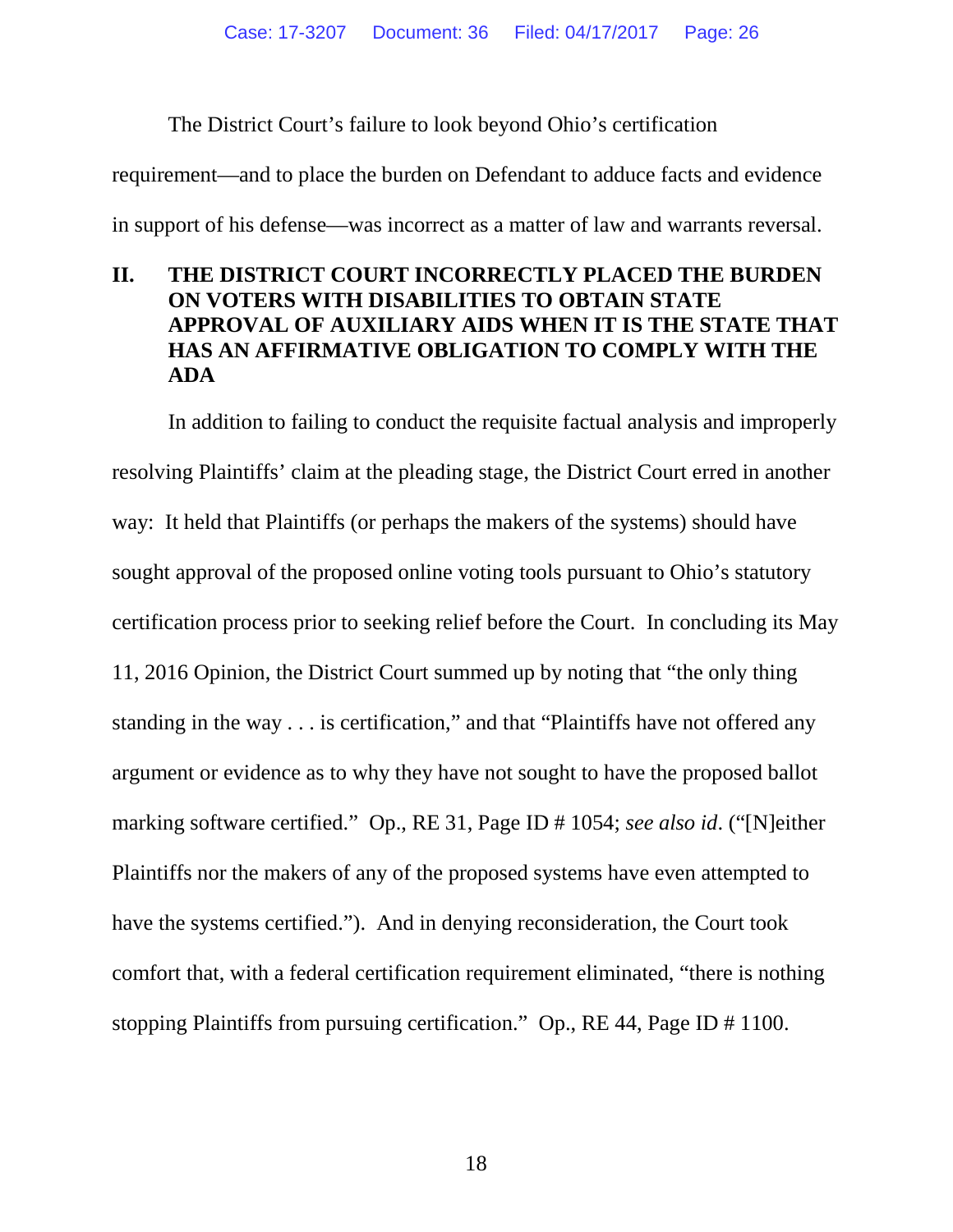Title II of the ADA, however, makes public entities—and not individuals with disabilities (let alone manufacturers of aids)—responsible for ensuring equal access to rights and benefits. $9$  As the Supreme Court has explained, in enacting Title II of the ADA, "Congress *required the States* to take reasonable measures to remove architectural and other barriers to accessibility." *Tennessee v. Lane*, 541 U.S. 509, 531-32 (2004) (emphasis added) (citing 42 U.S.C. § 12131(2)). Likewise, as this Circuit has recognized, "Title II [of the ADA] demands that, in certain instances, public entities take affirmative actions to provide qualified disabled individuals with access to public services." *Ability Ctr. of Greater Toledo v. City of Sandusky*, 385 F.3d 901, 910 (6th Cir. 2004); *see also Disabled in Action v. Bd. of Elections*, 752 F.3d 189, 200-01 (2d Cir. 2014) ("DOJ's regulations make clear that the inaccessibility of existing facilities is not an excuse, but rather, a circumstance that requires a public entity to take reasonable *active steps* to ensure compliance with its obligations under . . . Title II.") (emphasis added).

<sup>&</sup>lt;sup>9</sup> Even if Plaintiffs did have some burden to seek approval of the proposed tools (and they did not), Plaintiffs' allegations note that the National Federation of the Blind, Inc. (one of the Plaintiffs) in fact had asked the State to implement an accessible absentee voting system, such as the online ballot marking tool used in Maryland, and that the State had refused. Compl., RE 1, Page ID # 8, ¶ 27. The State should have given primary consideration to Plaintiffs' request. *See* 28 C.F.R. § 35.160(b)(2) (2016) (requiring that public entities "give primary consideration to the requests of individuals with disabilities" in determining what types of auxiliary aids are necessary).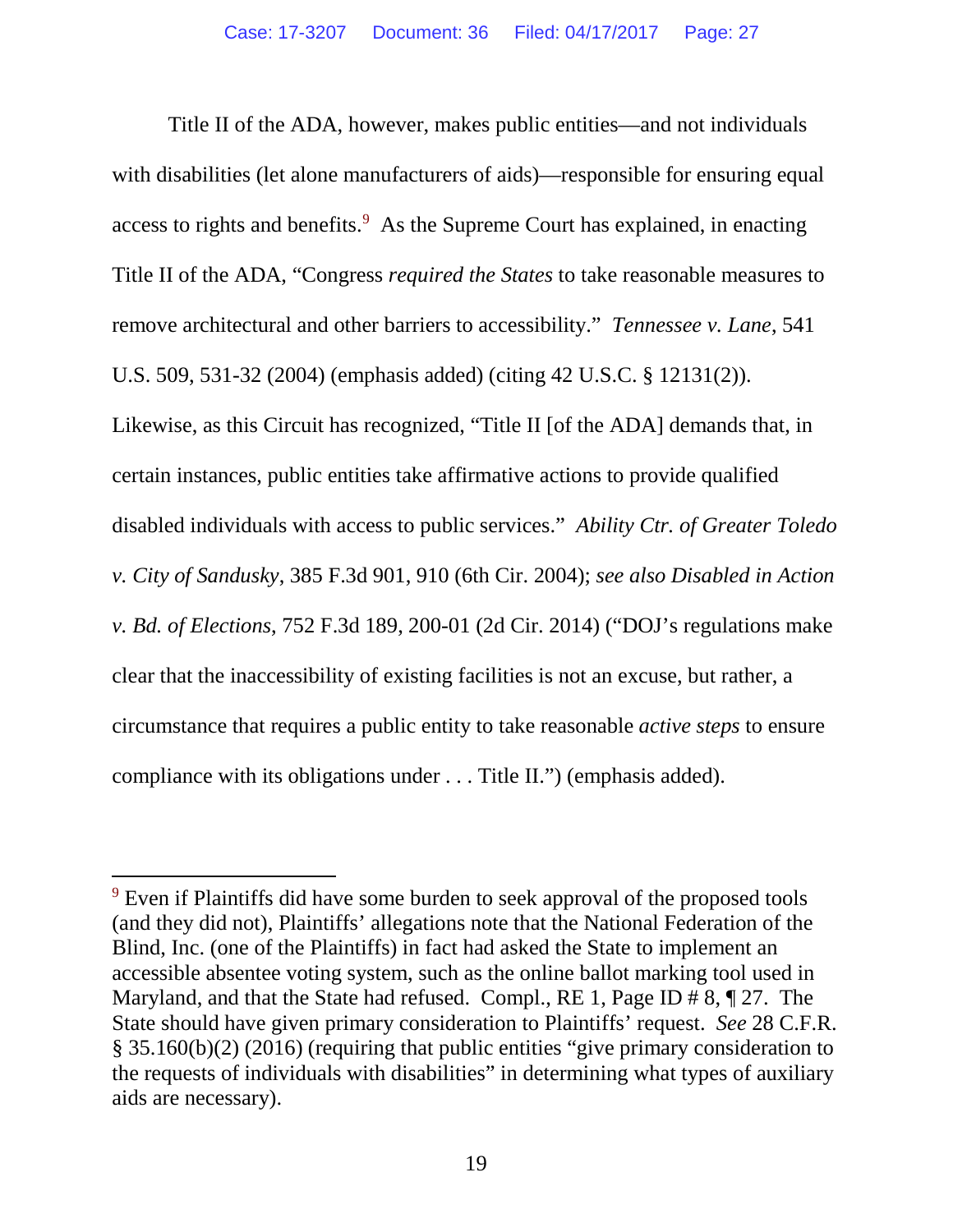The defense of fundamental alteration requires a showing that the proposed modification is "so at odds" with the underlying purposes of a program that it would be "unreasonable" to require a public entity to implement it. *Lamone II*, 813 F.3d at 509. The defense cannot rest on the very barriers that the public entity has an obligation to remove. *Cf. Steimel v. Wernert*, 823 F.3d 902, 916 (7th Cir. 2016) ("[T]he state's logic is circular. After all, the state creates the waiver programs, and therefore those programs' eligibility criteria. If the state's own criteria could prevent the enforcement of the integration mandate [of the ADA], the mandate would be meaningless. . . . It cannot avoid the integration mandate by binding its hands in its own red tape." $\cdot$ .<sup>[10](#page-31-0)</sup>

<span id="page-27-0"></span>Disregarding the Defendant's affirmative obligations, the District Court in effect proceeded as though a disabled plaintiff is required to exhaust other potential remedies before seeking federal judicial relief under the ADA. But that is not the law. Title II of the ADA, which incorporates the remedies and procedures of the

<span id="page-27-1"></span><sup>10</sup> *See also* U.S. Dep't of Justice, *The ADA Title II Technical Assistance Manual*, at II-5.1000, https://www.ada.gov/taman2.html (last accessed Apr. 13, 2017) ("Are there any limitations on the program accessibility requirement? Yes. A public entity does not have to take any action that it can demonstrate would result in a fundamental alteration in the nature of its program . . . . This determination can only be made by the head of the public entity or his or her designee and must be accompanied by a written statement of the reasons for reaching that conclusion. . . . If an action would result in such an alteration . . . , the public entity must take any other action that would not result in such an alteration . . . but would nevertheless ensure that individuals with disabilities receive the benefits and services of the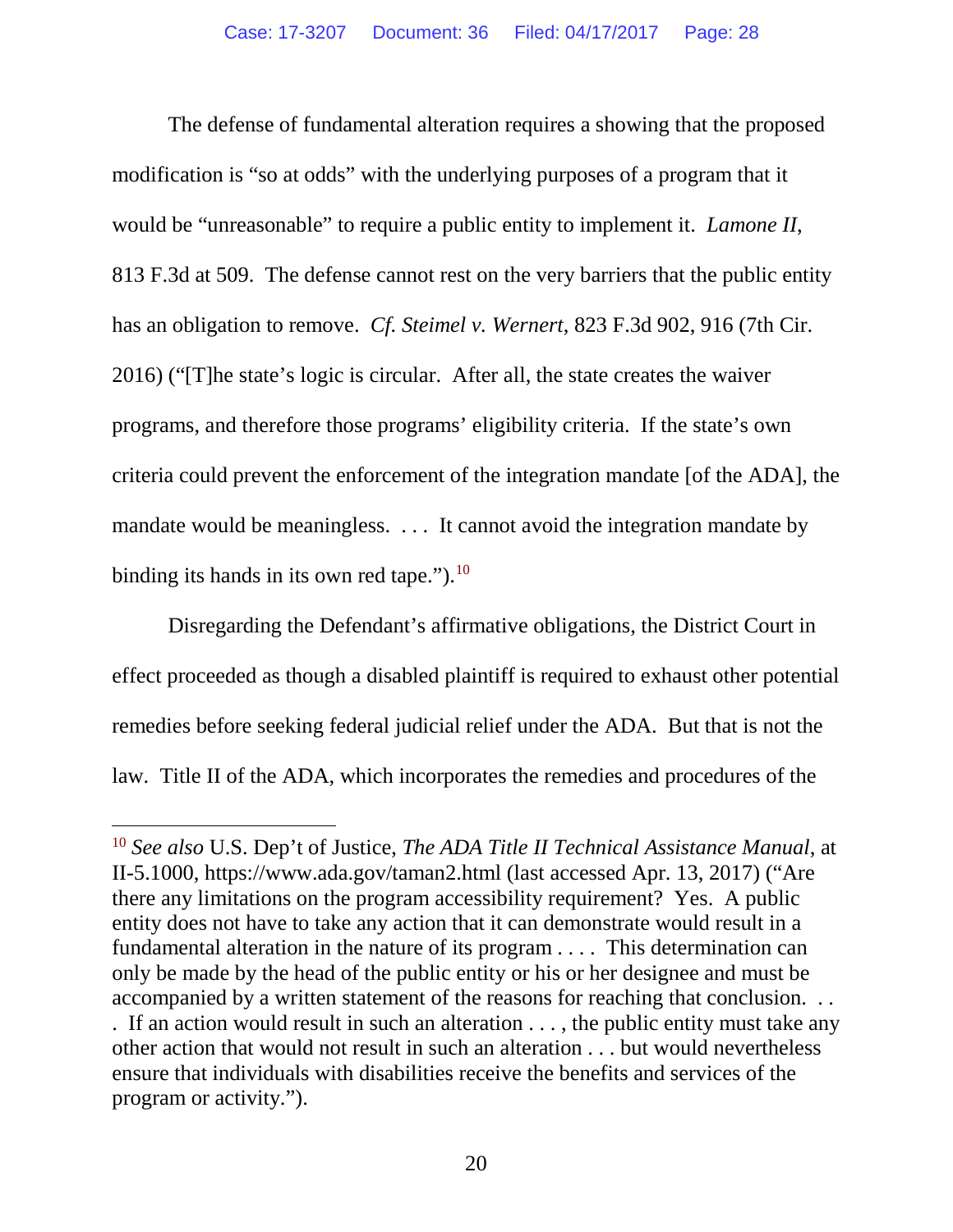Rehabilitation Act of 1973 (*see* 42 U.S.C. § 12133 (2012)), imposes no exhaustion requirement. *See Tuck v. HCA Health Servs. of Tenn., Inc.*, 7 F.3d 465, 471 (6th Cir. 1993) ("[E]xhaustion is not a prerequisite to private enforcement of section 504.") (citation omitted); *Bennett v. Bd. of Educ. of Wash. Cty. Joint Vocational Sch. Dist.*, 2010 WL 3910364, at \*3 (S.D. Ohio Oct. 4, 2010) (Title II does "not require claimants to exhaust their administrative remedies prior to initiating litigation"). This was another error requiring reversal.

### **III. THE DISTRICT COURT IMPROPERLY ELEVATED STATE-LEVEL REQUIREMENTS OVER THE REQUIREMENTS OF THE FEDERAL ADA**

The District Court's acceptance of Defendant's fundamental alteration defense based on the mere existence of Ohio's certification statute effectively elevated state-level requirements over the requirements of the federal ADA. This, too, independently requires reversal.

Under the Supremacy Clause of the U.S. Constitution, U.S. Const. art. VI, cl. 2, state laws must yield to the extent they stand as an "obstacle to the accomplishment and execution of the full purposes and objectives of Congress." *Crosby v. Nat'l Foreign Trade Council*, 530 U.S. 363, 372-73 (2000).

Accordingly, the ADA may preempt inconsistent state laws, or require

modification to or exemption from such laws, where necessary to effectuate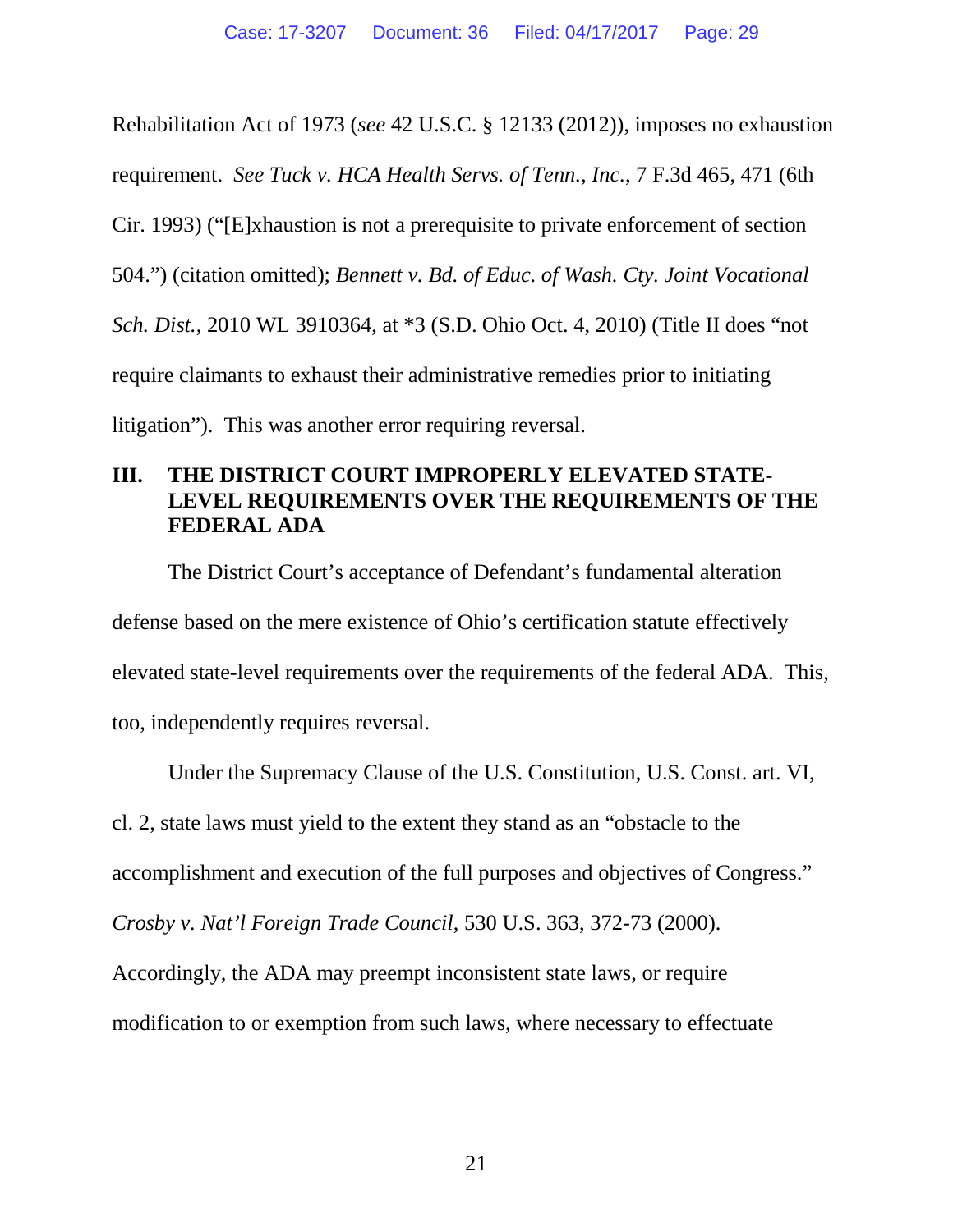Congress's purposes of rooting out discrimination and enabling disabled persons to participate equally in public programs and services.

Indeed, many Courts of Appeals have found that the failure of a proposed auxiliary aid or reasonable modification to comply with state law does not, in and of itself, excuse a state or locality from providing that aid or modification if it is otherwise required by the ADA. *See, e.g.*, *Crowder v. Kitagawa*, 81 F.3d 1480, 1485 (9th Cir. 1996) (holding, in an ADA case involving a state law aimed at preventing the spread of rabies, that although "courts will not second-guess the public health and safety decisions of state legislatures, . . . when Congress has passed antidiscrimination laws such as the ADA which require reasonable modifications to public health and safety policies, it is incumbent upon the courts to ensure that the mandate of federal law is achieved"); *Quinones v. City of Evanston*, 58 F.3d 275, 277 (7th Cir. 1995) ("[The city defendant] believes that it is compelled to follow the directive from the state, but the Supremacy Clause of the Constitution requires a different order of priority. A discriminatory state law is not a *defense* to liability under federal law; it is a *source* of liability under federal  $law.'$ ).<sup>11</sup>

<sup>&</sup>lt;sup>11</sup> District courts within this Circuit also have required state law requirements to yield to the ADA. *See, e.g.*, *Ray v. Franklin Cty. Bd. of Elections*, 2008 WL 4966759, at \*6 (S.D. Ohio 2008) (ordering Secretary of State and county board of elections to modify their policies to allow disabled, homebound voter to correct deficiencies in her absentee ballot without appearing in person at the board's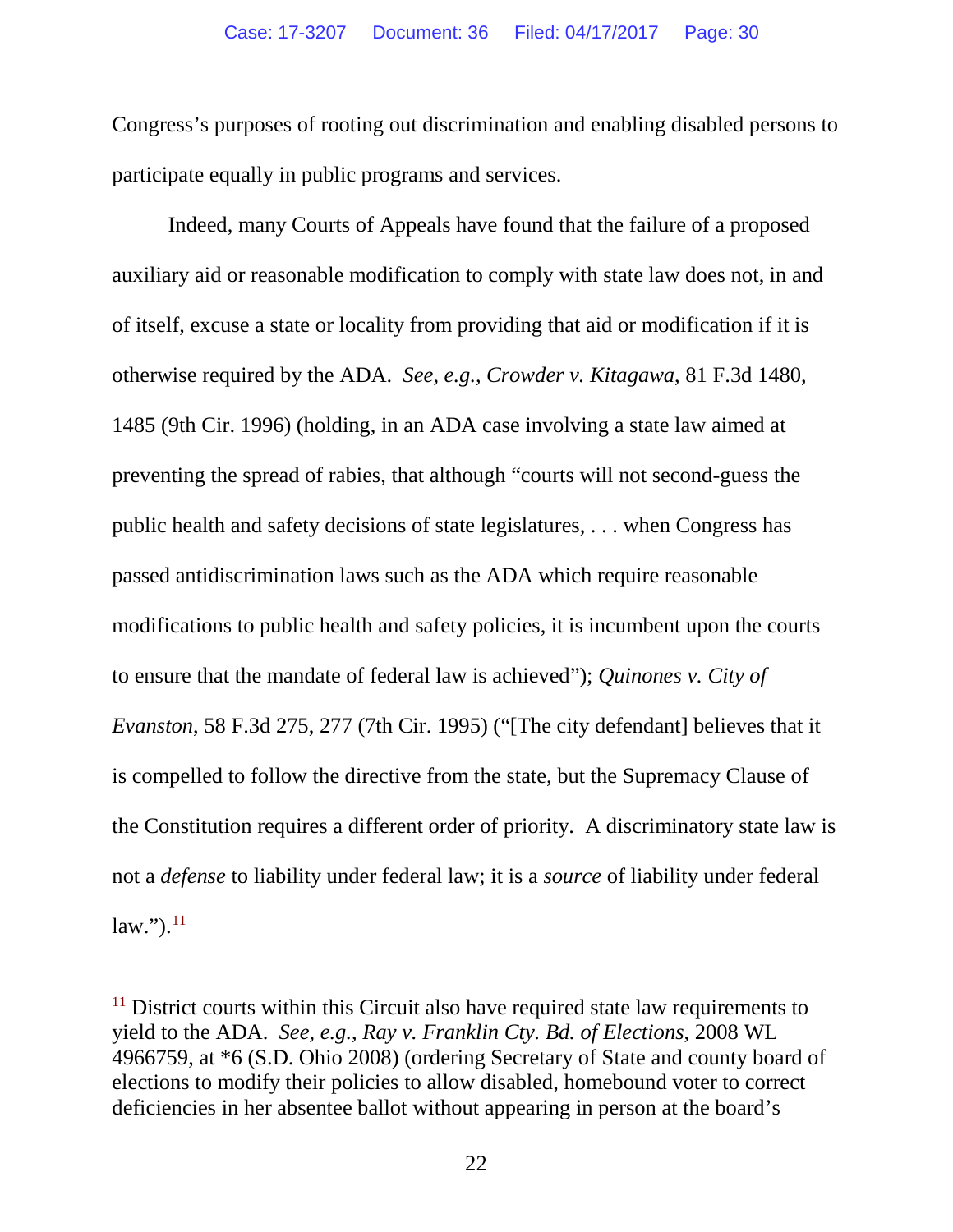As the Fourth Circuit explained in *Lamone*, the suggestion that "the mere

fact of a state statutory requirement insulates public entities from making otherwise

reasonable modifications to prevent disability discrimination . . . cannot be correct.

. . . The Supreme Court has held that the ADA's Title II . . . trumps state

regulations that conflict with its requirements." 813 F.3d at 508 (citing *Lane*, 541

U.S. at 533-34).

<span id="page-30-0"></span> $\overline{a}$ 

Likewise, as the Second Circuit explained in *Mary Jo C.*:

If all state laws were insulated from Title II's reasonable modification requirement solely because they were state laws . . . the ADA would be powerless to work any reasonable modification in any requirement imposed by state law, no matter how trivial the requirement and no matter how minimal the costs of doing so. . . . [T]he ADA's reasonable modification requirement contemplates modification to state laws, thereby permitting preemption of inconsistent state laws, when necessary to effectuate Title II's reasonable modification provision.

707 F.3d at 163. Turning this preemption law on its head, the District Court elevated Ohio's certification requirements for voting systems over the ADA's requirement that necessary and appropriate auxiliary aids be provided for voters with disabilities. Specifically, by accepting Defendant's fundamental alteration defense on the face of the pleadings, the District Court effectively permitted Ohio to insulate itself from the requirements of the ADA merely by enacting a statute

office); *Mooneyhan v. Husted*, 2012 WL 5834232, at \*6 (S.D. Ohio 2012) (ordering Secretary of State and county board of elections to count the ballot of voter with disability whose ballot was postmarked after the statutory deadline because defendants had failed to make reasonable modification to their policies).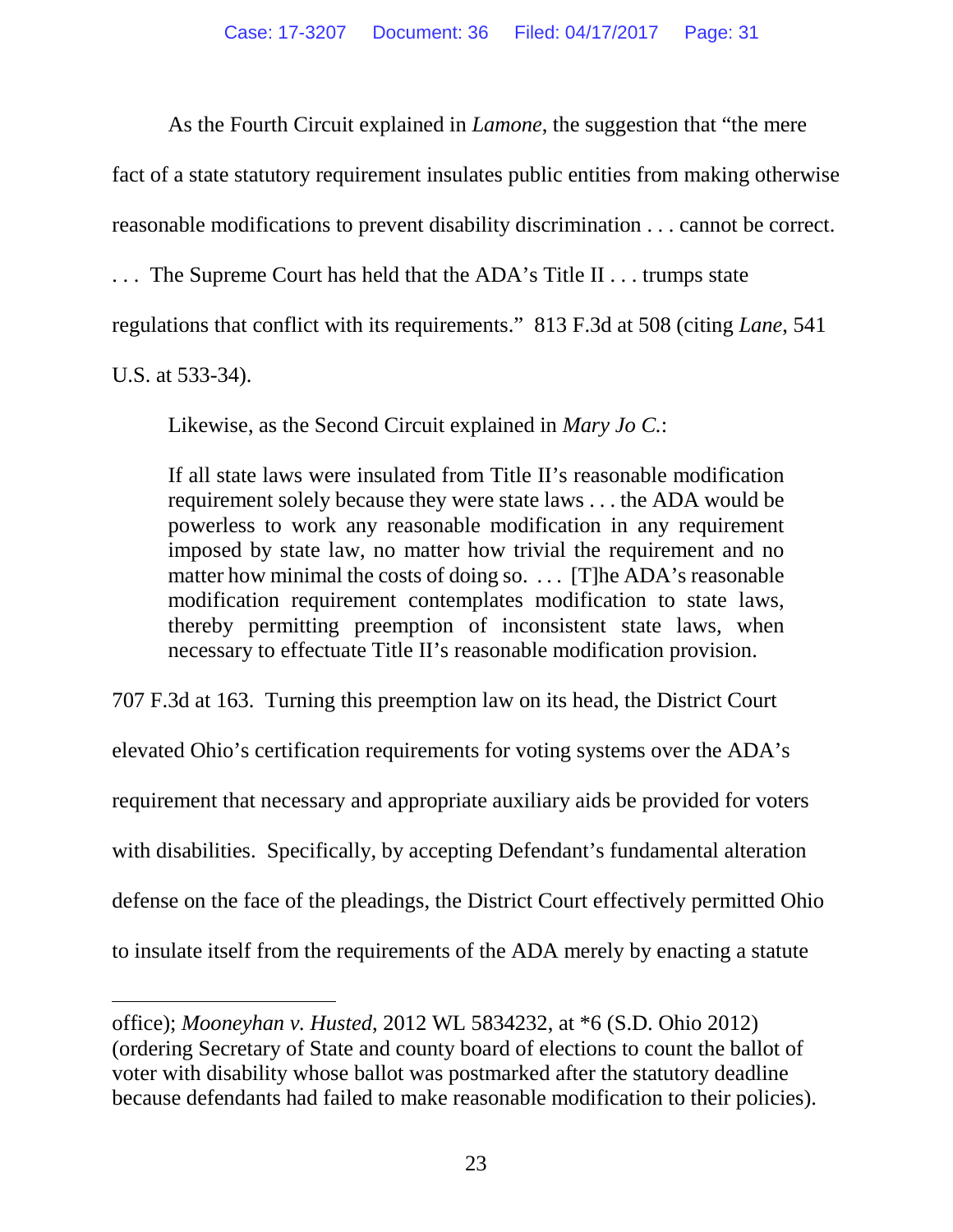that required state-level review and approval of auxiliary aids. This result was

contrary to law.

## **CONCLUSION**

For the reasons set forth above, *Amici Curiae* respectfully submit that the

judgment below should be reversed and the case should be remanded for further

proceedings.

AMERICAN CIVIL LIBERTIES UNION FOUNDATION, INC.

Disability Rights Program Claudia Center 39 Drumm Street San Francisco, CA 94111 (415) 343-0762

Voting Rights Project Sophia Lin Lakin 125 Broad Street, 18th Floor New York, NY 10004 (212) 519-7836

*Counsel for American Civil Liberties Union*

AMERICAN CIVIL LIBERTIES UNION OF OHIO FOUNDATION, INC. Freda J. Levenson 4506 Chester Avenue Cleveland, OH 44103 (216) 472-2205

<span id="page-31-0"></span>*Counsel for American Civil Liberties Union of Ohio*

Dated: April 17, 2017 Respectfully submitted,

MILBANK, TWEED, HADLEY & McCLOY LLP

By: /s/ *Andrea G. Hood*

Daniel R. Walfish Andrea G. Hood Benjamin J. Reed Michael E. Mirdamadi 28 Liberty Street New York, NY 10005 (212) 530-5000

*Counsel for Amici Curiae*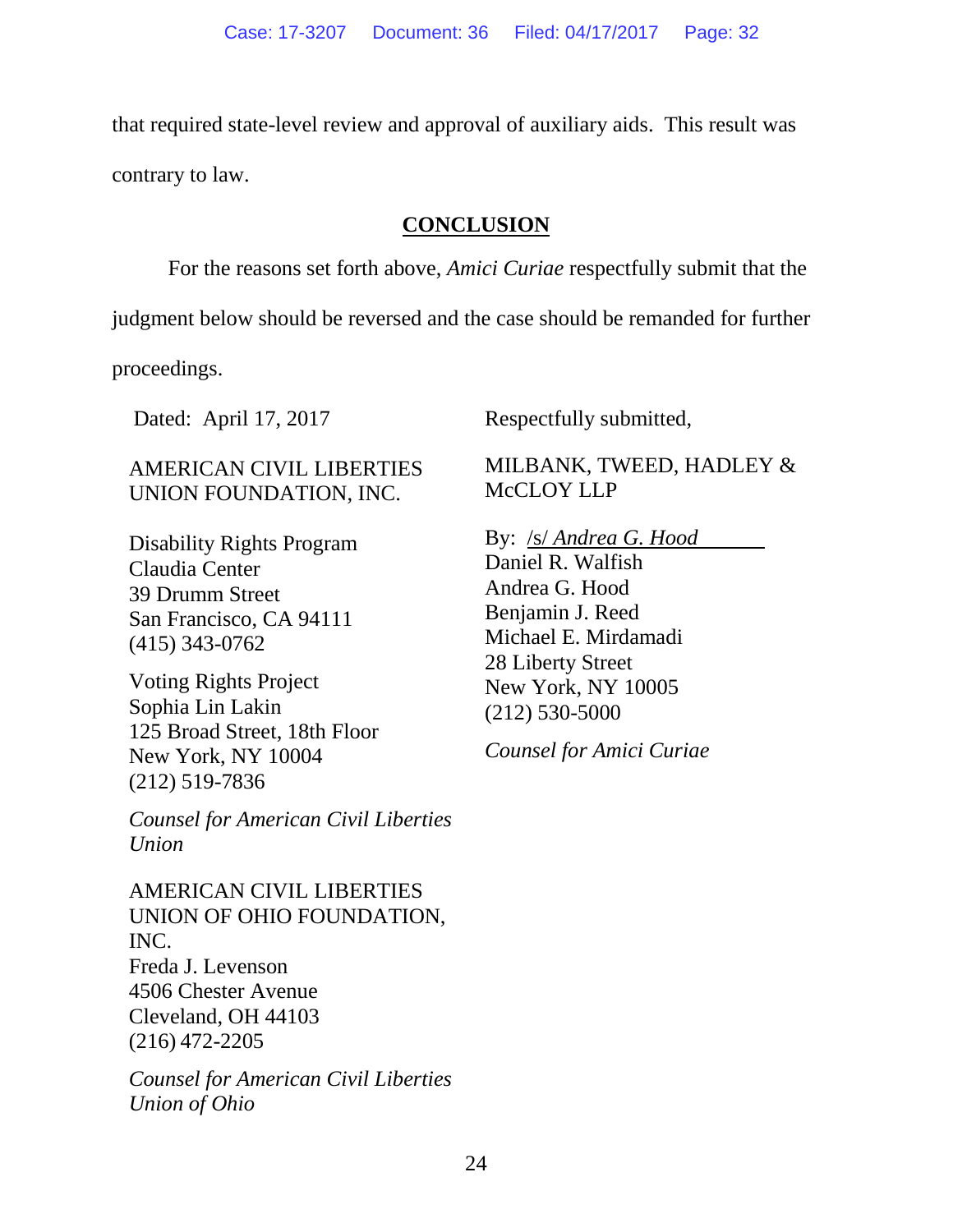### AMERICAN CIVIL LIBERTIES UNION FUND OF MICHIGAN

Michael J. Steinberg Kary L. Moss 2966 Woodward Avenue Detroit, MI 48201 (313) 578-6814

*Counsel for American Civil Liberties Union of Michigan*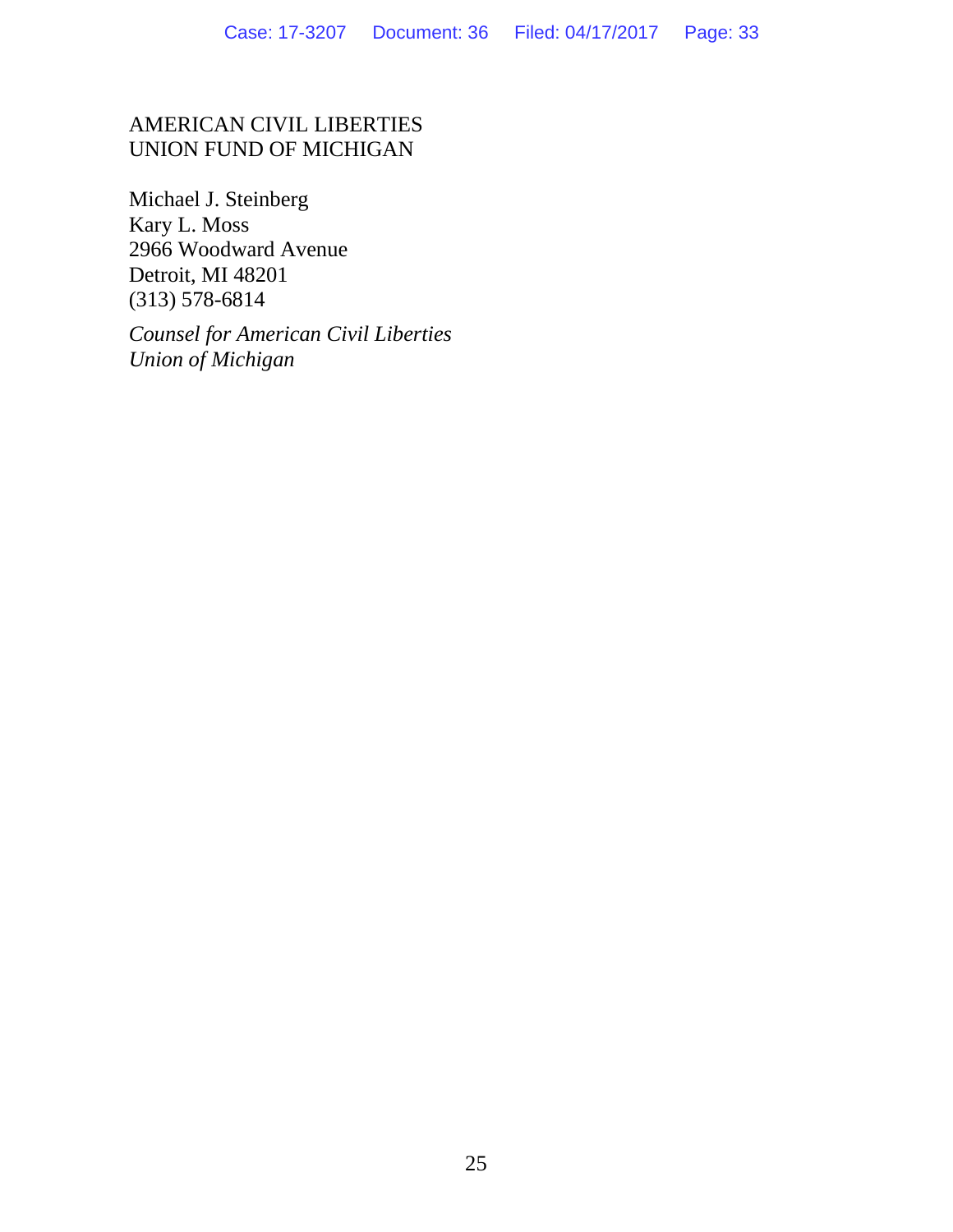#### **CERTIFICATE OF COMPLIANCE REGARDING LENGTH OF BRIEF**

Pursuant to Rules  $29(a)(4)(G)$  and  $32(g)(1)$  of the Federal Rules of Appellate Procedure ("Fed. R. App. P."), the undersigned hereby certifies that this document complies with Fed. R. App. P.  $29(a)(5)$  and is no more than one-half of the typevolume limitations for a principal brief set forth in Fed. R. App. P. 32(a)(7)(B).

This document has been prepared in proportionally spaced typeface using Microsoft Word in 14 point Times New Roman font. Exclusive of the exempted portions of the brief set forth in Fed. R. App. P. 32(f), and in accordance with the letter from the Clerk of this Court to counsel for the parties, dated March 1, 2017 (ECF No. 3), the undersigned hereby certifies that this document contains 6,136 words, as determined by a word processing system used to prepare this brief.

> /s/ *Andrea G. Hood* Andrea G. Hood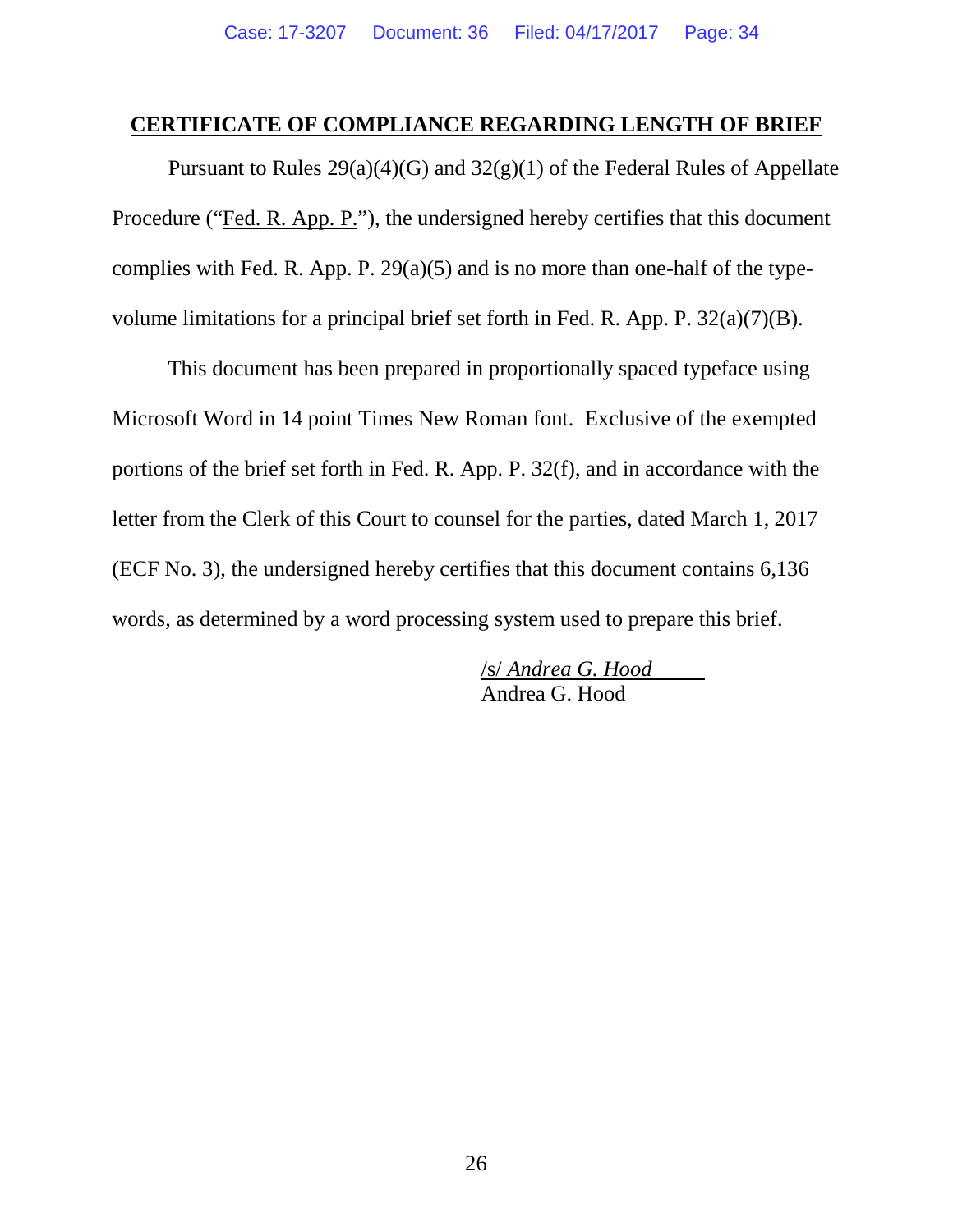#### **CERTIFICATE OF SERVICE**

I hereby certify that on this 17th day of April, 2017, I electronically filed the foregoing with the Clerk of the Court for the United States Court of Appeals for the Sixth Circuit using the appellate CM/ECF system. Counsel for all parties to the case are registered CM/ECF users and will be served by the appellate CM/ECF system.

> <span id="page-34-0"></span>/s/ *Andrea G. Hood* Andrea G. Hood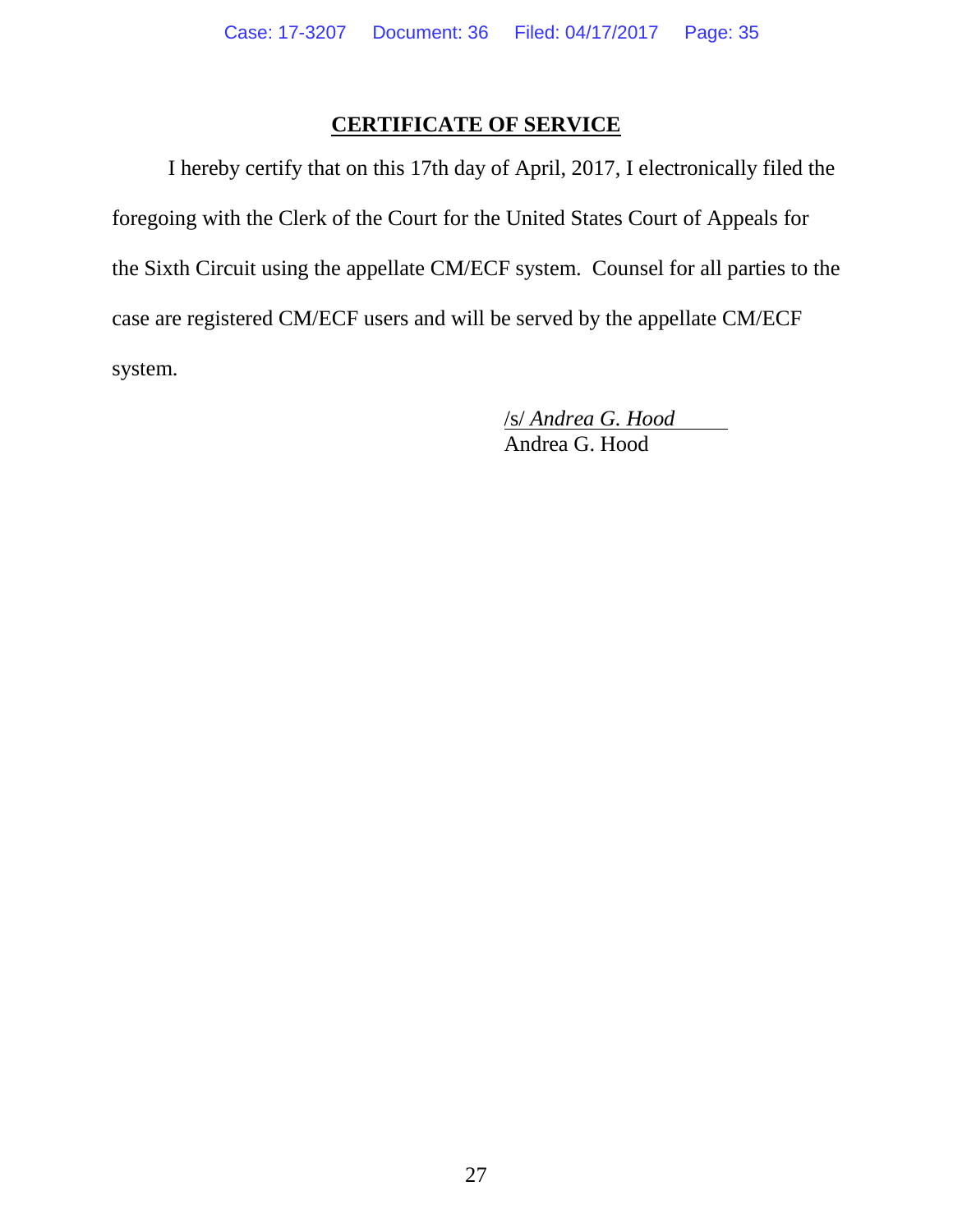#### **APPENDIX:** *AMICI CURIAE*

The American Civil Liberties Union ("ACLU") is a nationwide, non-

partisan organization of more than 1.2 million members, nearly 300 staff attorneys, thousands of volunteer attorneys, and offices throughout the nation. The ACLU is dedicated to the principles of liberty and equality embodied in the Constitution and our nation's civil rights laws. Since 1965, the ACLU has litigated more than 300 voting rights cases and has worked to ensure that all Americans can participate equally in the political process. The ACLU also works to ensure that individuals with disabilities are able to vote without barriers as envisioned by the Americans with Disabilities Act and other federal laws. The ACLU has a significant interest in cases across the country concerning the requirements of federal civil rights laws such as the ADA in the context of voting, particularly in the face of less protective state laws and regulations.

The American Civil Liberties Union of Ohio ("ACLU Ohio") is the Ohio affiliate of the national ACLU. Having nearly 75,000 members and supporters in Ohio, ACLU Ohio appears routinely in state and federal courts both as *amicus* and direct counsel to protect and to defend—without bias or political partisanship—the right to vote. In addition, ACLU Ohio appears regularly in federal courts to uphold the rights of people with disabilities to personal autonomy and to freedom from discrimination.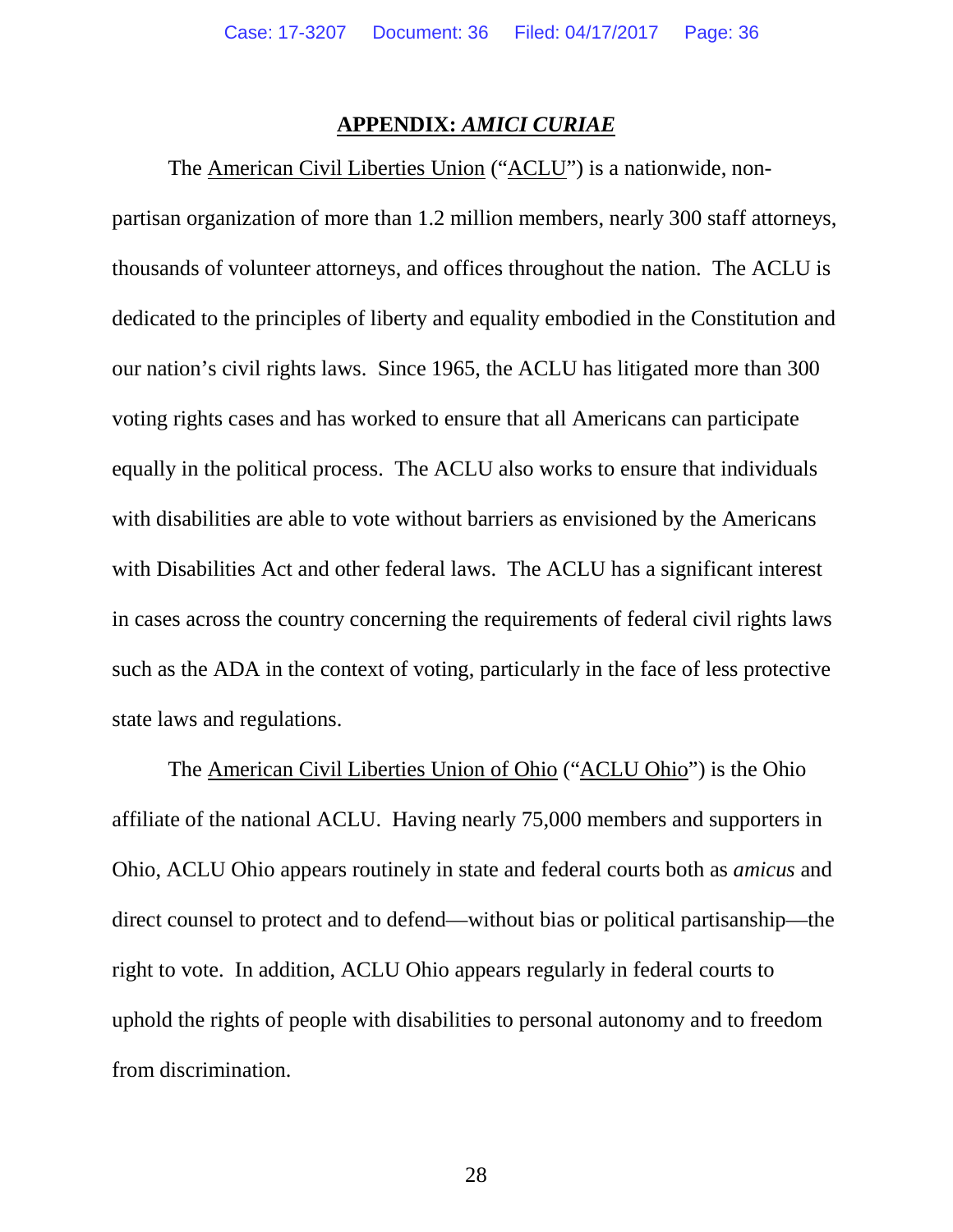The American Civil Liberties Union of Kentucky ("ACLU Kentucky") is the Kentucky affiliate of the national ACLU. With approximately 3,000 members, ACLU Kentucky has a long history of advocating for the civil rights and civil liberties of Kentuckians in both state and federal courts.

The American Civil Liberties Union of Michigan ("ACLU Michigan") is the Michigan affiliate of the national ACLU and has nearly 40,000 members. ACLU Michigan regularly litigates cases to advance the constitutional and civil rights of individuals within Michigan, including disability rights cases and voting rights cases.

The American Civil Liberties Union of Tennessee ("ACLU Tennessee") is the Tennessee affiliate of the ACLU with over 11,000 members throughout Tennessee. ACLU Tennessee is dedicated to the principles of liberty and equality embodied in the United States and Tennessee Constitutions. ACLU Tennessee regularly participates in cases in state and federal court involving constitutional and civil rights questions, as counsel and *amicus curiae*.

The National Disability Rights Network is the non-profit membership organization for the federally mandated Protection and Advocacy ("P&A") and Client Assistance Program ("CAP") agencies for individuals with disabilities. The P&A and CAP agencies were established by Congress to protect the rights of people with disabilities and their families through legal support, advocacy, referral,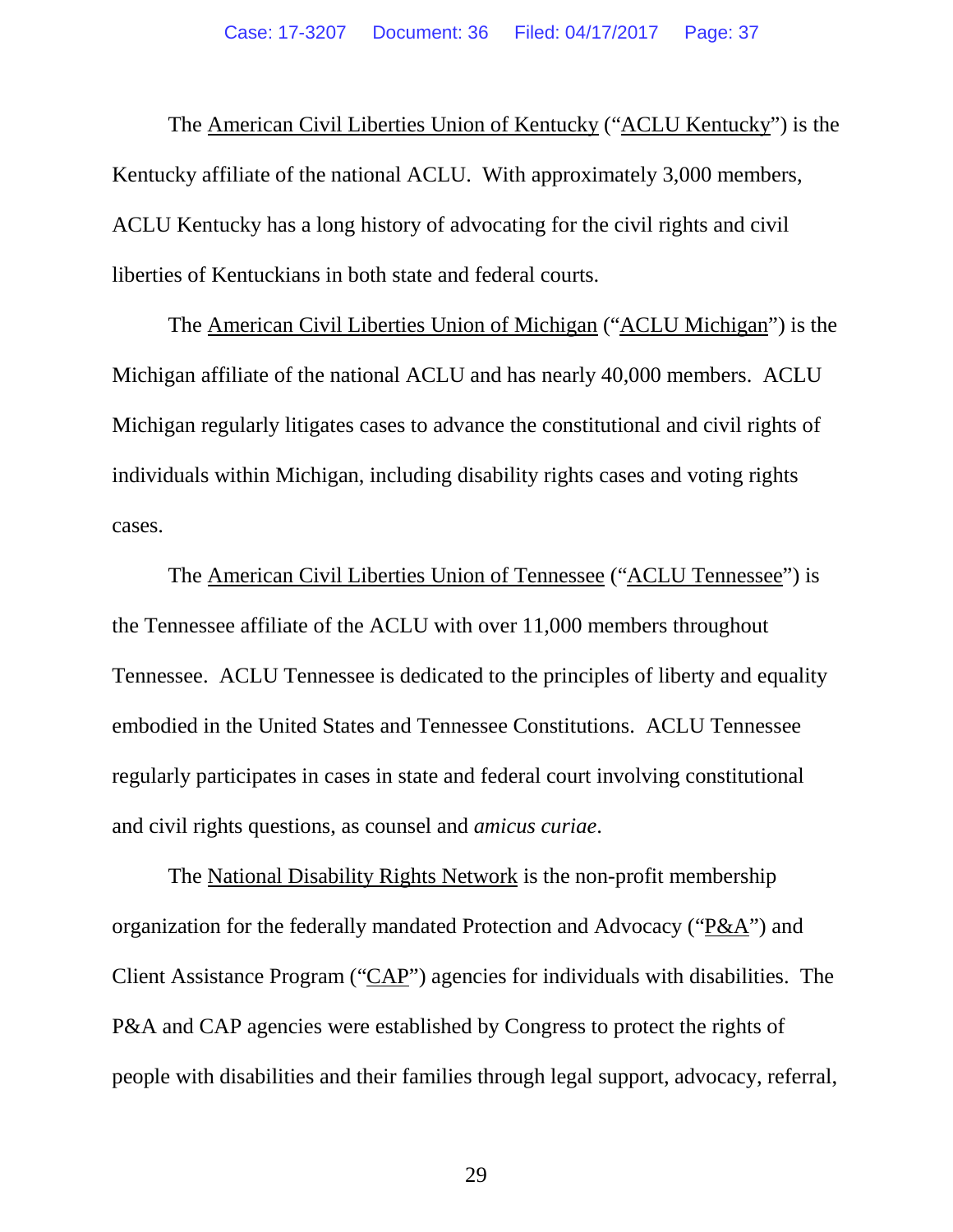and education. There are P&As and CAPs in all 50 states (and an additional one that services the Native American nations of the Four Corners region), the District of Columbia, Puerto Rico, and the U.S. Territories. Collectively, the P&A and CAP agencies are the largest provider of legally based advocacy services to people with disabilities in the United States.

Michigan Protection & Advocacy Service, Inc. ("MPAS") is the independent, private, non-profit organization designated by the governor of Michigan to advocate for and protect the legal rights of people with disabilities in Michigan. MPAS services include information and referral, short-term assistance, selected individual and legal representation, systemic advocacy, monitoring, and training. MPAS works towards systemic changes that advance the rights of all people with disabilities, and advocates for individual rights through litigation. MPAS has a specific interest in ensuring that all individuals with disabilities are able to vote, with or without a reasonable accommodation.

Kentucky Protection and Advocacy ("KP&A") is the federally mandated protection and advocacy system for the Commonwealth of Kentucky. Working together with those who have disabilities, KP&A uses legally based individual and systemic advocacy to promote and protect the rights of individuals with disabilities, including individuals who are blind. KP&A is a grant recipient under the Help America Vote Act of 2002 ("HAVA"). HAVA requires KP&A to ensure